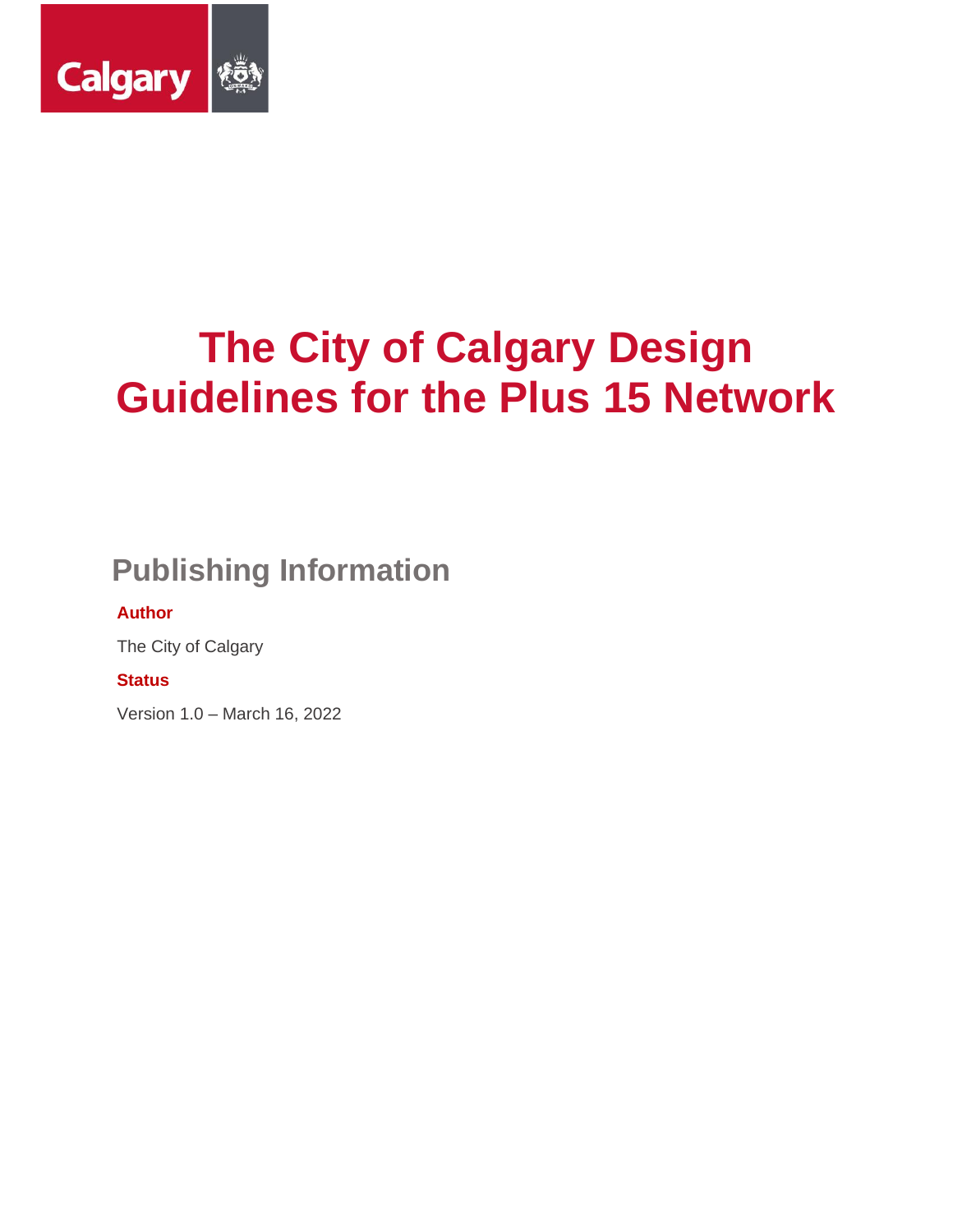# **Table of contents**

| $\overline{1}$ |      |  |
|----------------|------|--|
|                | 1.1  |  |
|                | 1.2  |  |
|                |      |  |
|                | 1.3  |  |
|                | 1.4  |  |
|                | 1.5  |  |
|                | 1.6  |  |
|                | 1.7  |  |
|                | 1.8  |  |
|                | 1.9  |  |
|                | 1.10 |  |
|                | 1.11 |  |
|                | 1.12 |  |
|                | 1.13 |  |
|                | 1.14 |  |
|                | 1.15 |  |
|                | 1.16 |  |
|                | 1.17 |  |
|                | 1.18 |  |
|                | 1.19 |  |
|                | 1.20 |  |
|                | 1.21 |  |
| $\overline{2}$ |      |  |
|                | 2.1  |  |
|                | 2.2  |  |
|                | 2.3  |  |
|                | 2.4  |  |
|                | 2.5  |  |
|                | 2.6  |  |
| 3              |      |  |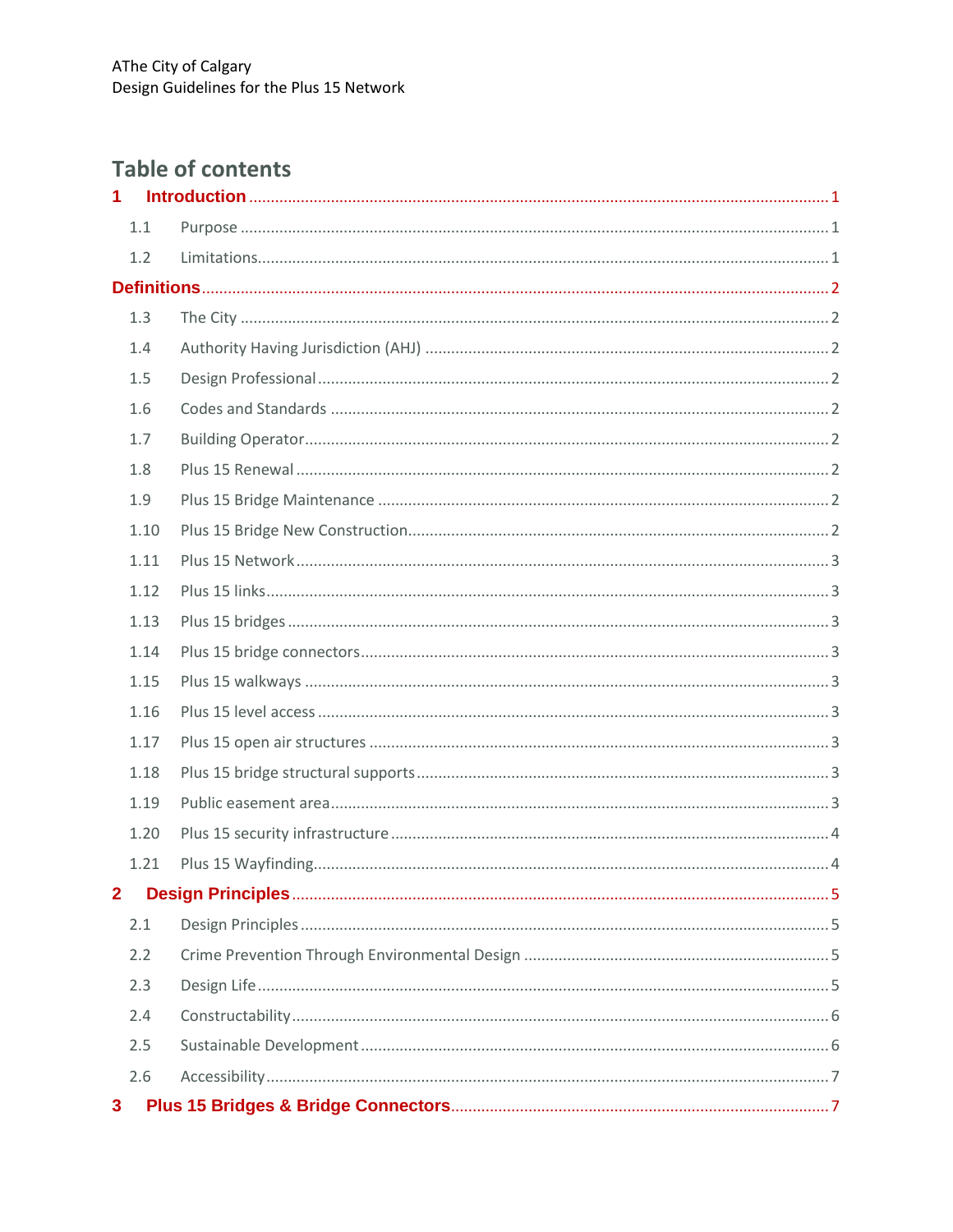|              | 3.1 |  |  |  |
|--------------|-----|--|--|--|
|              | 3.2 |  |  |  |
|              | 3.3 |  |  |  |
|              | 3.4 |  |  |  |
|              | 3.5 |  |  |  |
| 4            |     |  |  |  |
|              | 4.1 |  |  |  |
|              | 4.2 |  |  |  |
| $5^{\circ}$  |     |  |  |  |
|              | 5.1 |  |  |  |
| 6            |     |  |  |  |
|              | 6.1 |  |  |  |
|              | 6.2 |  |  |  |
| $\mathbf{7}$ |     |  |  |  |
|              | 7.1 |  |  |  |
|              | 7.2 |  |  |  |
|              |     |  |  |  |
|              |     |  |  |  |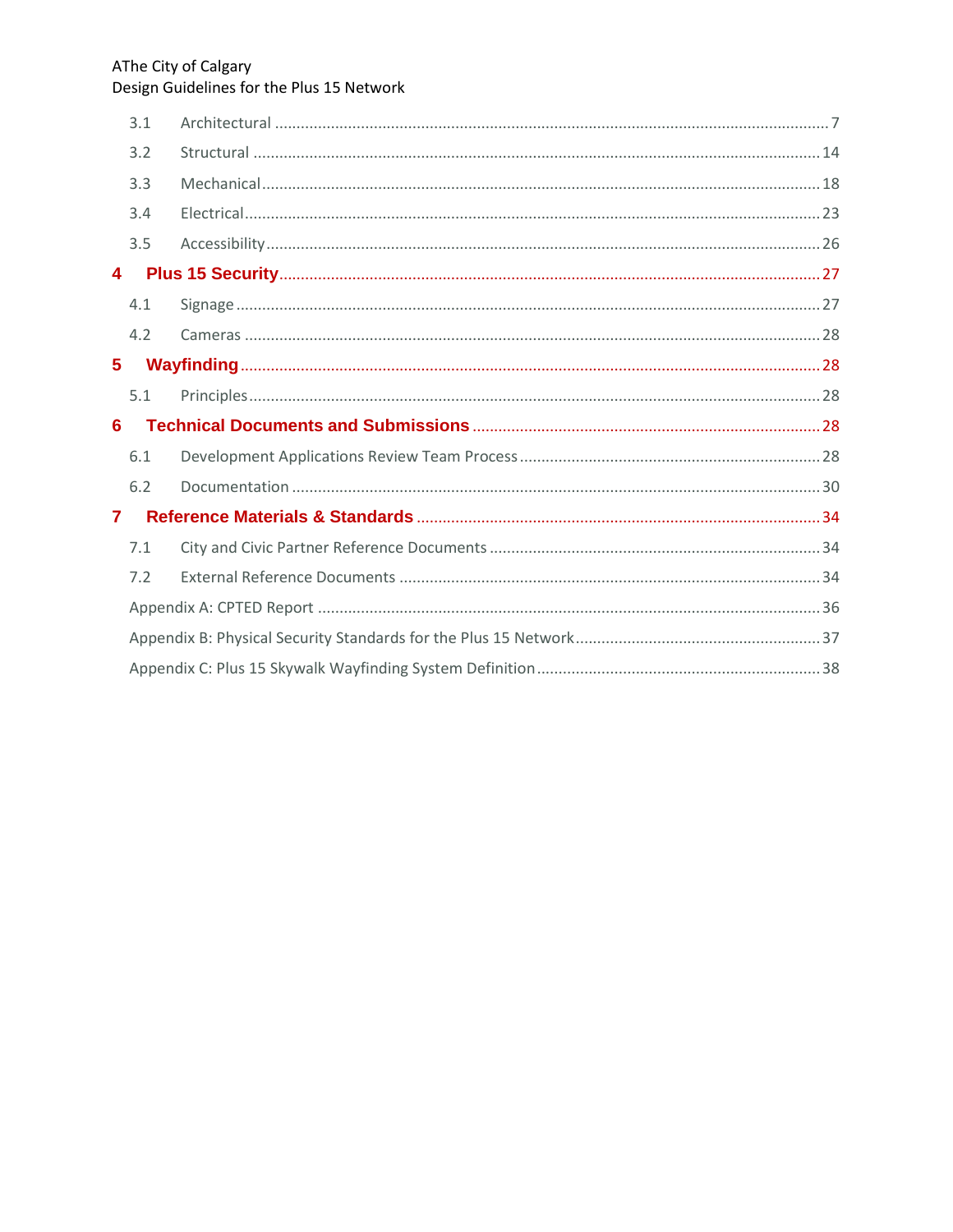# <span id="page-3-0"></span>**1 Introduction**

#### <span id="page-3-1"></span>**1.1 Purpose**

The City of Calgary Design Guidelines for the Plus 15 Network supports the Plus 15 Policy. Its purpose is to provide design criteria and performance requirements required by The City for the design of new Plus 15 links and the renewal of existing Plus 15 links and related network components.

#### **1.1.1 Supplement to Existing Codes and Standards**

This Design Guideline is a supplemental document. It does not replace requirements issued by The City as the Authority Having Jurisdiction (AHJ) and does not replace or duplicate the requirements of any codes or standards.

#### **1.1.2 Overlapping Policies**

These guidelines may overlap with other City policies and guidelines. Changes to one document may not be immediately reflected in the other documents. If discrepancies are noted, notify The City and request further clarification.

### **1.1.3 Development Agreements**

There may be existing legal agreements governing the bridges and which may include additional/other requirements under such agreements.

#### **1.1.4 Design Innovation**

The intent of these guidelines is not to limit innovation. Design Professionals are encouraged to explore all engineering and design options that are deemed appropriate for the project.

### **1.1.5 Reasonable Application**

These guidelines should be applied with reasonable judgment to projects. The Design Professional shall work with The City where these guidelines are inappropriate or contrary to reasonable design or where proposed deviations from these guidelines occur.

### <span id="page-3-2"></span>**1.2 Limitations**

These guidelines are intended to supplement, and not to replace or duplicate, the requirements of codes including Alberta Building Code, national codes (e.g. plumbing, gas, electrical), National Building Code Commentaries, CSA and industry design standards, and City of Calgary Development & Building Approvals in respect of permits and inspections. Individual City business units and civic partners may also have their own specific design requirements, which consultants should obtain and abide by along with these guidelines. The City provides these guidelines for use in the design of new Plus 15 links and the renewal of existing Plus 15 links. Receipt of any other information or documentation from City of Calgary employees in no way relieve Design Professionals from the professional obligation to meet all applicable regulatory codes and standards.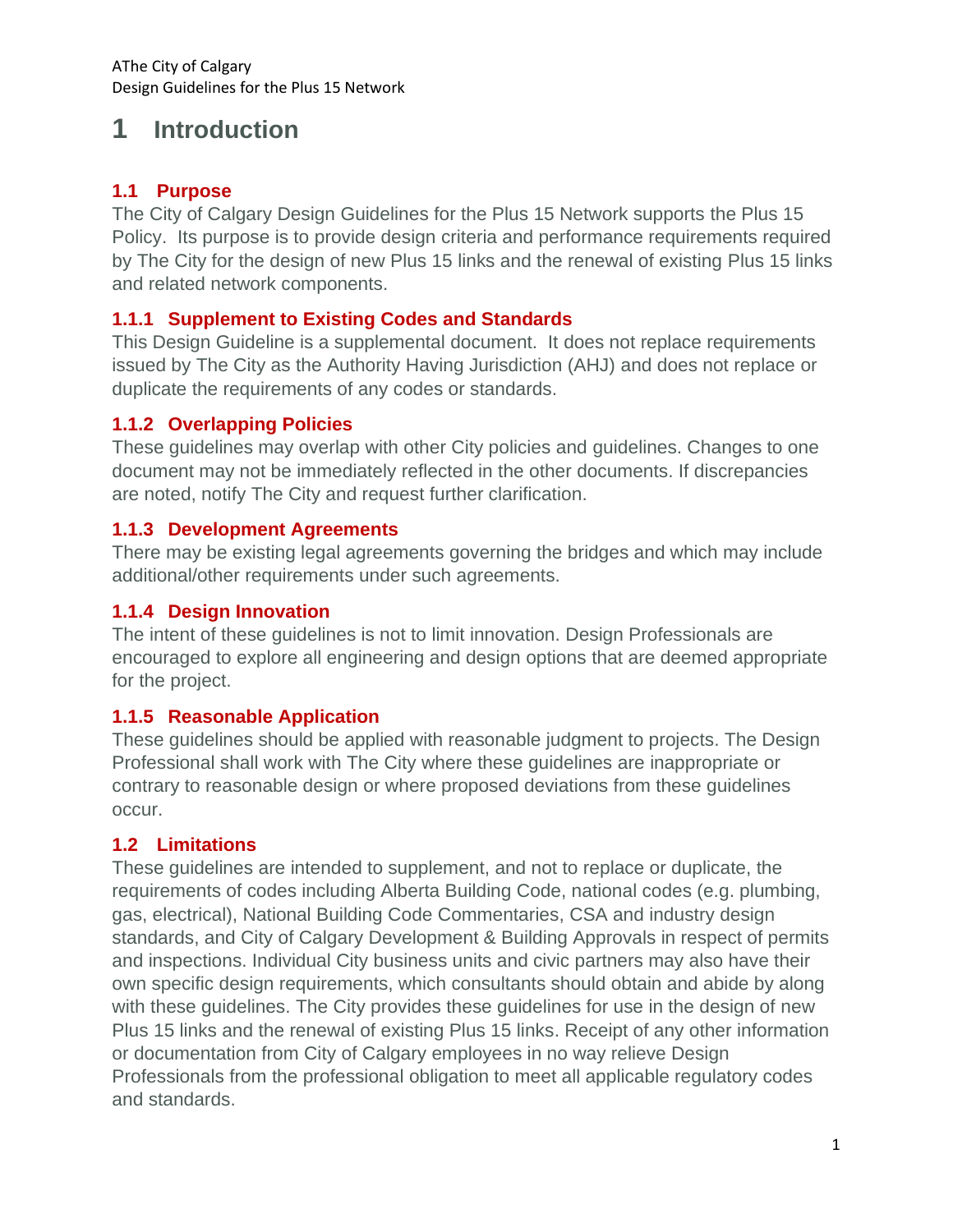# <span id="page-4-0"></span>**Definitions**

## <span id="page-4-1"></span>**1.3 The City**

The City of Calgary

#### <span id="page-4-2"></span>**1.4 Authority Having Jurisdiction (AHJ)**

The City of Calgary department responsible for exercising authority over safety related code and standard requirements.

### <span id="page-4-3"></span>**1.5 Design Professional**

An Engineer or Architect licensed to practice in the Province of Alberta who is responsible for the design and ensuring construction is completed in general conformance to the design intent of the contract documents.

#### <span id="page-4-4"></span>**1.6 Codes and Standards**

Codes and standards to be used in conjunction with the guidelines including but not limited to the National Building Code of Canada – Alberta Edition, Canadian Highway Bridge Code, National Building Codes of Canada (including plumbing, gas, electrical, fire, energy), National Building Code Commentaries, CSA and other industry design standards as they apply to the project.

#### <span id="page-4-5"></span>**1.7 Building Operator**

Owner(s) of a building or their agent(s) who oversee the operations of the building.

#### <span id="page-4-6"></span>**1.8 Plus 15 Renewal**

Plus 15 renewal includes, but is not limited to, repair, rehabilitation and replacement of any or all components to ensure the infrastructure meets or exceeds its intended design life.

#### <span id="page-4-7"></span>**1.9 Plus 15 Bridge Maintenance**

Plus 15 bridge maintenance is work carried out on a routine basis during the life of the Plus 15 link to ensure it is safe and comfortable for public use. It includes, but is not limited to, cleaning, washing, servicing of electrical and mechanical systems, vandalism removal, the remedy of any maintenance defects and Plus 15 bridge renewal.

### <span id="page-4-8"></span>**1.10 Plus 15 Bridge New Construction**

The construction of a new Plus 15 bridge. This may include construction of a new Plus 15 bridge in conjunction with an adjacent new building where Plus 15 services originate from the adjacent new building and the Plus 15 bridge may connect to an existing adjacent building at the opposite end or directly to street level. This may also reference construction of a new Plus 15 bridge between two existing buildings. Plus 15 services originate from the building initiating the Plus 15 design and construction, or as otherwise agreed to with The City. The Plus 15 bridge may also connect directly to street level at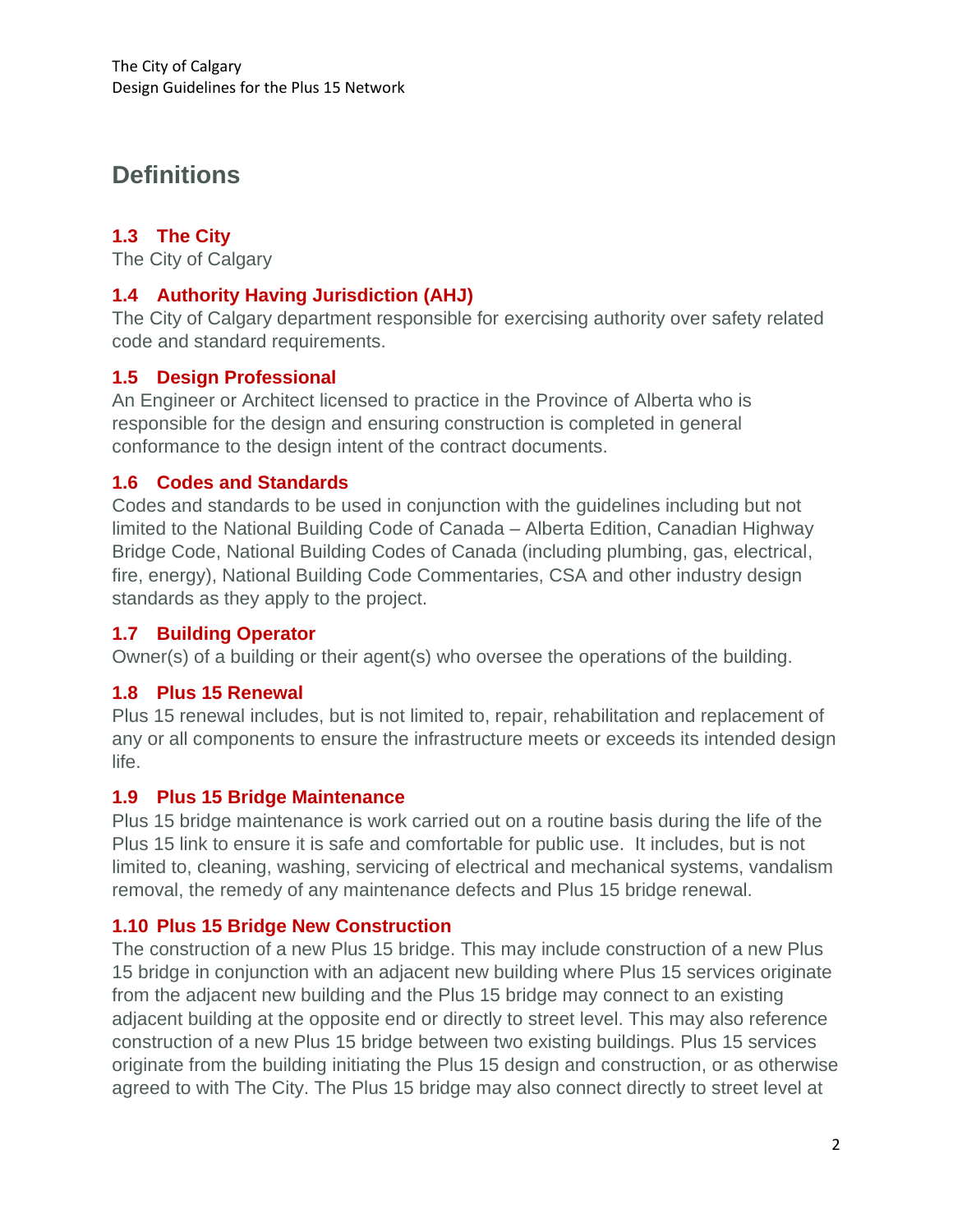one end. This may also refer to the complete demolition and reconstruction of a new Plus 15 bridge where one existed previously.

#### <span id="page-5-0"></span>**1.11 Plus 15 Network**

The Plus 15 Network is an elevated, weather-protected, public pedestrian walkway network located in Calgary's downtown. The Plus 15 network is comprised of Plus 15 bridges, Plus 15 connectors, Plus 15 open-air structures, Plus 15 walkways, Plus 15 level access and public easement areas.

#### <span id="page-5-1"></span>**1.12 Plus 15 links**

Plus 15 links include Plus 15 bridges, Plus 15 bridge connectors, Plus 15 walkways and Plus 15 level access.

#### <span id="page-5-2"></span>**1.13 Plus 15 bridges**

Plus 15 bridges are weather-protected and environmentally-controlled structures located approximately 15 feet above a roadway, light rail transit track or public lane. The City of Calgary owns Plus 15 bridges over the road right-of-way, light rail transit right-of-way and public lanes.

#### <span id="page-5-3"></span>**1.14 Plus 15 bridge connectors**

Plus 15 bridge connectors are a portion of the Plus 15 bridge that are located within private property (from the edge of the property line to the property façade). This portion of the bridge is owned by the property owner.

#### <span id="page-5-4"></span>**1.15 Plus 15 walkways**

Plus 15 walkways are protected public easement areas located at the Plus 15 level within private and public properties enabling public passage through the Plus 15 network.

#### <span id="page-5-5"></span>**1.16 Plus 15 level access**

Plus 15 level access include public easement areas, publicly accessible stairs, ramps, escalators and elevators within a property which enable access from street level to the Plus 15 level and Plus 15 network. Plus 15 level is typically the second floor of the property where the Plus 15 bridges and walkways are located.

#### <span id="page-5-6"></span>**1.17 Plus 15 open air structures**

Plus 15 open air structures are bridges or elevated walkways not weather-protected and/or environmentally-controlled. These structures were constructed prior to the adoption of the 1984 +15 Policy but are part of the current Plus 15 network.

#### <span id="page-5-7"></span>**1.18 Plus 15 bridge structural supports**

Plus 15 bridge structural supports are engineered substructure elements that support existing or future Plus 15 bridges and Plus 15 bridge connectors.

#### <span id="page-5-8"></span>**1.19 Public easement area**

Public easement area are areas which grant public access to interior and exterior public areas within properties. They are located on the street level and the Plus 15 level. All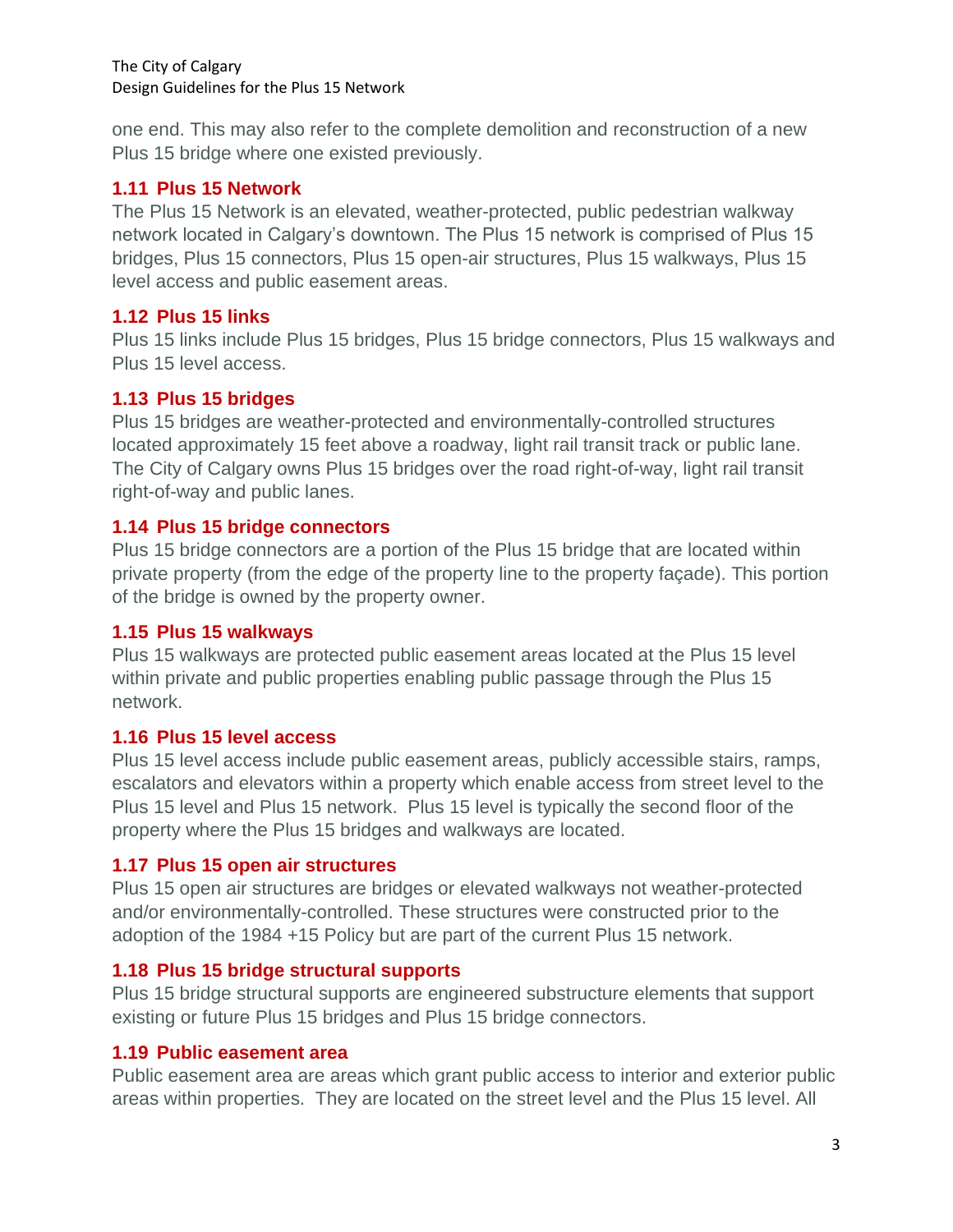new developments within the Plus 15 boundary must provide for public access through easements regardless of property use.

#### <span id="page-6-0"></span>**1.20 Plus 15 security infrastructure**

Plus 15 bridge security infrastructure is physical and electronic devices on Plus 15 links for access control, detection and reporting.

## <span id="page-6-1"></span>**1.21 Plus 15 Wayfinding**

Plus 15 wayfinding includes physical and digital infrastructure that facilitates pedestrian navigation through the Plus 15 network including, but not limited to, signage, maps, and digital applications.



*Figure 1 Typical Network Component Layout*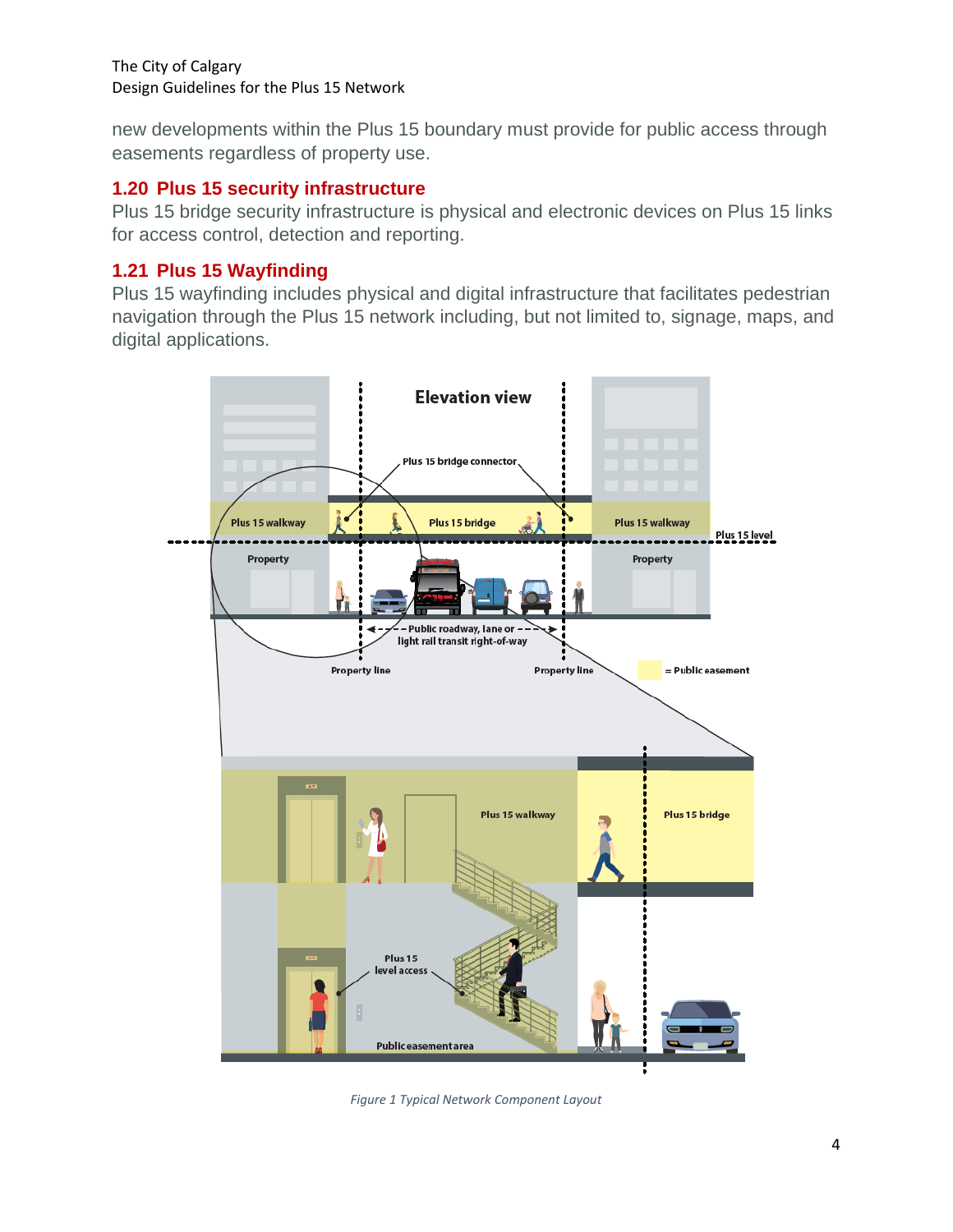# <span id="page-7-0"></span>**<sup>2</sup> Design Principles**

## <span id="page-7-1"></span>**2.1 Design Principles**

Plus 15 bridges contribute to a sense of place in downtown Calgary. The Thirteen Elements of Urban Design as laid out in the Review Protocol of The City's Urban Design Review Panel shall be applied to designs with reasonable judgement. In addition, Plus 15 bridges shall be designed to add value to the public realm by:

- High quality design of all bridges, finishes and associated elements.
- Design and finishes that ensure bridges are integrated and complement the architecture of adjacent buildings through form, transparency, lighting and material selection.
- Design approach where signature designs may be warranted at key landmark or gateway locations (as per Calgary's Greater Downtown Plan). Other locations may require a more subtle design approach. The design approach will be determined at time of application.
- Interior design, finishes and lighting which contribute to the pedestrian experience while facilitating universal accessibility, wayfinding, programming, comfort and safety with integrated security infrastructure.
- Connectivity, both physically and visually, between the network and the at-grade public realm.
- Enhanced sidewalk conditions below Plus 15 bridges including employing lighting to ensure safety and improved vibrancy through creative bridge soffit designs and finishes.
- The display or integration of public art within, on or below bridges and within walkways.

## <span id="page-7-2"></span>**2.2 Crime Prevention Through Environmental Design**

Crime prevention through environmental design (CPTED) principles shall be applied with reasonable judgement. These principles include, but are not limited to:

- Access Control: Providing safe entry and exiting to and from the Plus 15 Network.
- Surveillance: The use of passive and active observation. Examples include security cameras, glazing elements on the Plus 15 bridge and lighting underneath the Plus 15 bridge for pedestrians and vehicular traffic.
- Territorial Reinforcement: Promoting a sense of ownership to deter unwanted behavior.
- Maintenance: Creating a sense of guardianship and pride over components of the Plus 15 Network.
- Design: Reduce or eliminate blind corners or dead end spaces in Plus 15 Network.
- Program Space: Encouraging events in the network to activate the space.

## <span id="page-7-3"></span>**2.3 Design Life**

The design life is the specified period during which a structure is intended to remain in service while satisfying all specified requirements of the design standard.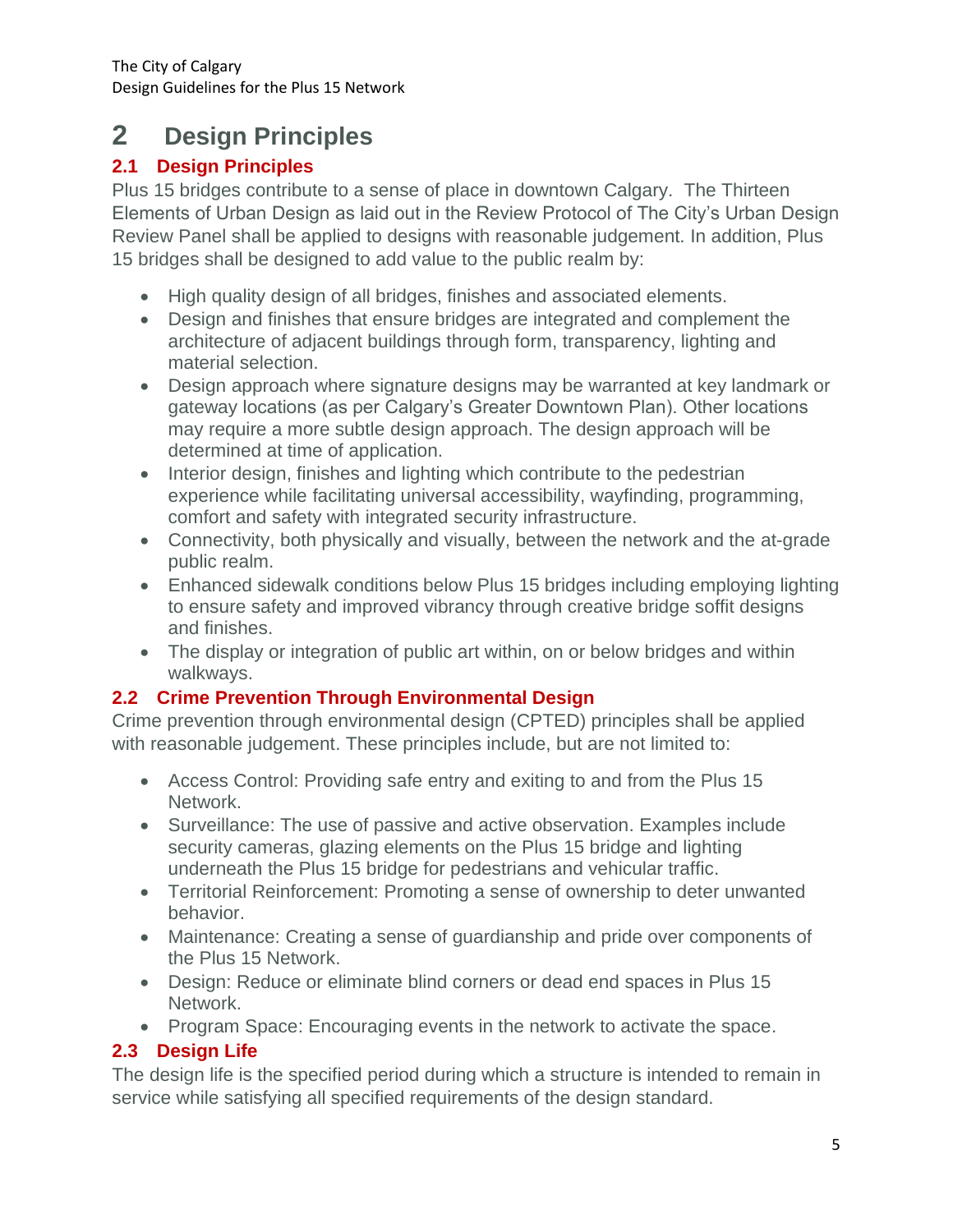The design life of the bridge shall be 75 years.

Durability, maintenance and accessibility of Plus 15 bridge components shall be considered in all aspects of design and detailing including material selection, details and protective measures.

## <span id="page-8-0"></span>**2.4 Constructability**

Constructability considerations shall be included in the design of the Plus 15 bridge to minimize impact to vehicle and pedestrian traffic during construction. This includes temporary construction loading and construction sequencing.

### **2.4.1 Materials**

- Durability, maintenance and accessibility of Plus 15 bridge components shall be considered in material selection (e.g., durable, easy to clean, not prone to discolouration, corrosion resistant).
- Identify in the operations and maintenance manual:
	- o Specific elements or components having a shorter service life than the Plus 15 bridge or surrounding assemblies.
	- o Anticipated timing for maintenance activities of components and materials.
- Assemblies and materials that require replacement before adjacent assemblies must be easily removable without impacting the surrounding assembly.

### <span id="page-8-1"></span>**2.5 Sustainable Development**

#### **2.5.1 Construction Waste**

Implement a construction waste management plan during construction and set a minimum waste diversion target from landfill. It is recommended that projects target the the City's minimum sustainability performance requirements.

### **2.5.2 Green Certification**

If the Plus 15 bridge is being built or replaced when an adjacent building is targeting green building certification, such as LEED, consider including the Plus 15 bridge in the building certification scope.

### **2.5.3 Energy**

- Set lighting power density reduction targets early in the design process. Design lighting systems to achieve a 20% improvement over a baseline as defined in NECB 2017, Division B, Part 4 - Lighting.
- Select energy efficient mechanical and electrical equipment which meet the minimum requirements of the latest NECB and consider passive strategies for lighting, heating, cooling, and ventilating spaces.
- Consider temperature setbacks during both occupied and non-occupied hours to improve energy performance.
- Select an appropriate size, placement, and performance specifications for glazing and skylights to balance the needs for views and access to daylight with thermal comfort and energy performance.
- Overall U-value of glazing units should meet the minimum prescriptive requirements of the latest NECB.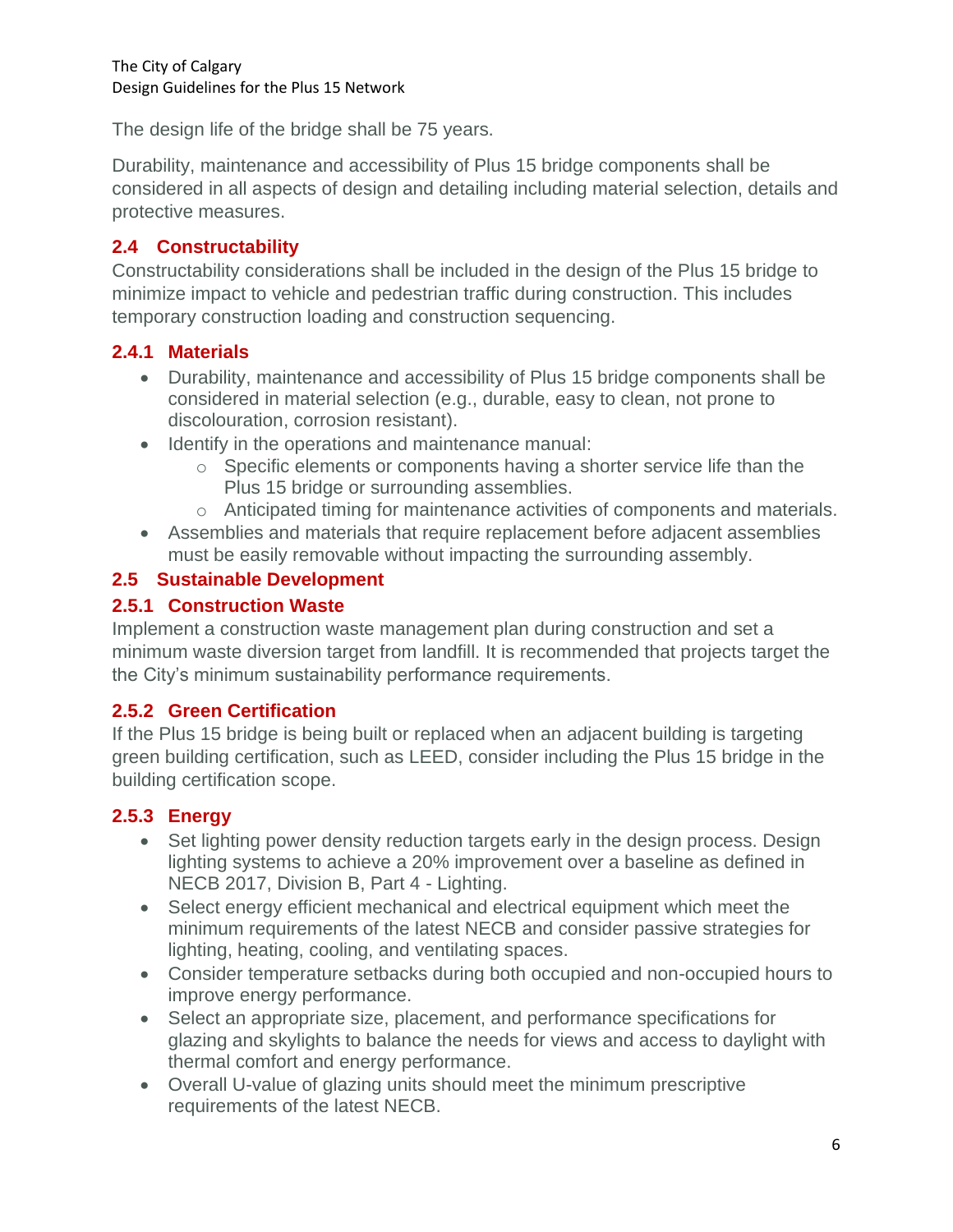## **2.5.4 Indoor Environmental Quality**

- Implement a construction indoor air quality management plan.
- Select low emitting and low volatile organic compound (VOC) materials including paints, coatings, adhesives, sealants, flooring, composite wood products, ceilings, walls, thermal insulation and acoustic insulation.
- Include the use of daylight.

#### <span id="page-9-0"></span>**2.6 Accessibility**

The Plus 15 Network shall be designed using accessibility design principles to ensure universal access throughout. The City of Calgary Access Design Standards shall be followed where feasible. The Design Professional shall consult with The City where proposed deviations occur.

#### **2.6.1 Plus 15 Level Vertical Access**

Vertical movement between grade and the Plus 15 Level must include:

- A publicly accessible elevator, and
- <span id="page-9-1"></span>• Escalators or a staircase.

## **3 Plus 15 Bridges & Bridge Connectors**

#### <span id="page-9-2"></span>**3.1 Architectural**

#### **3.1.1 Building Code Analysis**

A building code analysis, and energy code analysis as applicable, is to be included on design drawings, including classifications and fire separations.

#### **3.1.1.1 No Occupancy**

Plus 15 bridges are to be defined as "no occupancy".

#### **3.1.1.2 Exits**

Plus 15 bridges and connectors shall not be considered fire exits and shall not be marked as exits. Plus 15 bridges and connectors shall comply with the current City of Calgary Regulatory Bulletin (refer to the [www.calgary.ca/plus15](http://www.calgary.ca/plus15) website for link to the bulletin). If an existing Plus 15 bridge is used for exiting it must comply with Subsection 3.2.3. Division B, of the current Building Code.

## **3.1.2 Clearances**

#### **3.1.2.1 Vertical Clearance**

Minimum design vertical clearance requirements for Plus 15 bridges & Plus 15 bridge connectors:

- Roadway: 5.5m from Plus 15 bridge soffit to top of the roadway or lane surface.
- Light Rail Transit: 6.0m from Plus 15 bridge soffit to top of rail surface. Refer to the latest Calgary Transit LRT Design Guidelines Manual.
- Heavy Rail: 7.16m from Plus 15 bridge soffit to top of the base of rail above heavy rail corridors and crossing as specified by Canadian Pacific Rail (CPR)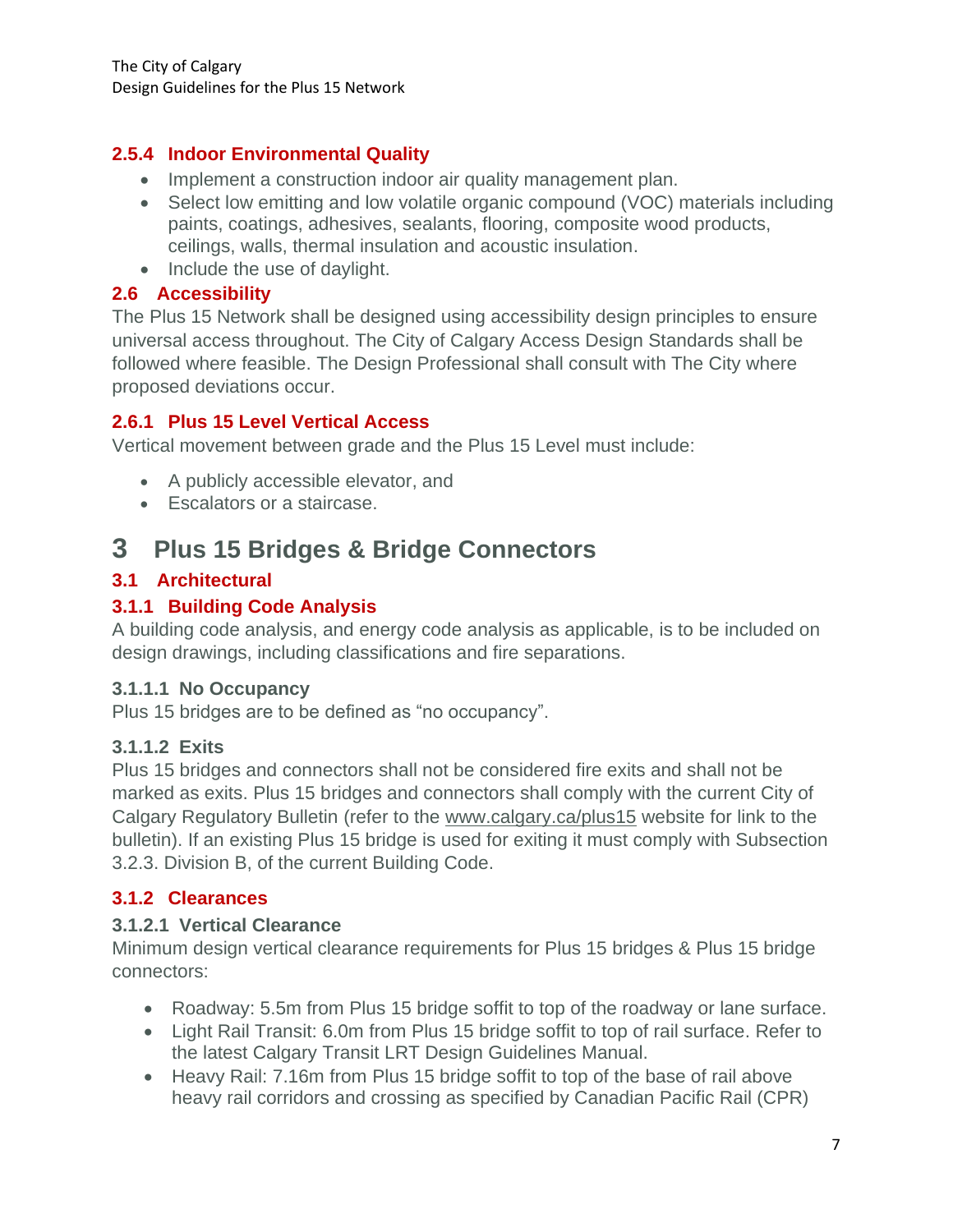and any relevant Federal guidelines.

Vertical clearance shall account for construction tolerance, long-term deflections and future road paving below.

## **3.1.2.2 Posted Clearance Height**

The posted clearance height shall be 0.1m less than design elevation. Signage shall be posted on both faces of the bridge at base of wall cladding near or at the centre of the roadway.

## **3.1.2.3 Horizontal Clear Width**

Plus 15 bridges shall have a minimum horizontal clear width of 4.5 metres or wider (where required) to accommodate predicted peak pedestrian volumes. 9 metre maximum clear width allowed.

## **3.1.3 Access to Services**

### **3.1.3.1 Interconnections to Adjacent Buildings**

All mechanical systems including plumbing, HVAC, fire protection, and controls; and electrical systems to be connected to one adjacent building only. It is recommended that all systems can be isolated from the adjacent building to accommodate future work (e.g., repairs, renovations, etc.).

### **3.1.3.2 Interior / Exterior Access to Roof**

Where entry is required to the roof of the Plus 15, location of roof access (e.g., interior access hatch, exterior ladder) shall be coordinated with the Design Professional and building operator(s). Safe work plan, procedures and required equipment shall be included.

### **3.1.3.3 Access Panels**

Provide a removable access panel in fixed ceilings and soffits for inspection to Plus 15 bridge components including but not limited to, roof drains, junction boxes, expansion joints, bearings, roof/floor structure and other equipment. Access panels shall be designed with ease of removal and reinstallation by one operator in mind but shall be tamper proof.

### **3.1.3.4 Mechanical Equipment**

Provide sufficient access space for servicing, maintaining and removal of equipment and components (coils, exchangers, fans, motors, filters, etc.). Coordinate required circulation space in mechanical and electrical rooms to enable maintenance activities. Locate and size access doors such that all concealed items are accessible and so that body or hand entry (as required) is achieved.

## **3.1.3.5 Electrical Equipment**

Ensure fixtures, including ballasts and drivers, are easily accessible for maintenance by building operator(s) without removal of adjacent elements (e.g., drywall ceilings or bulkheads).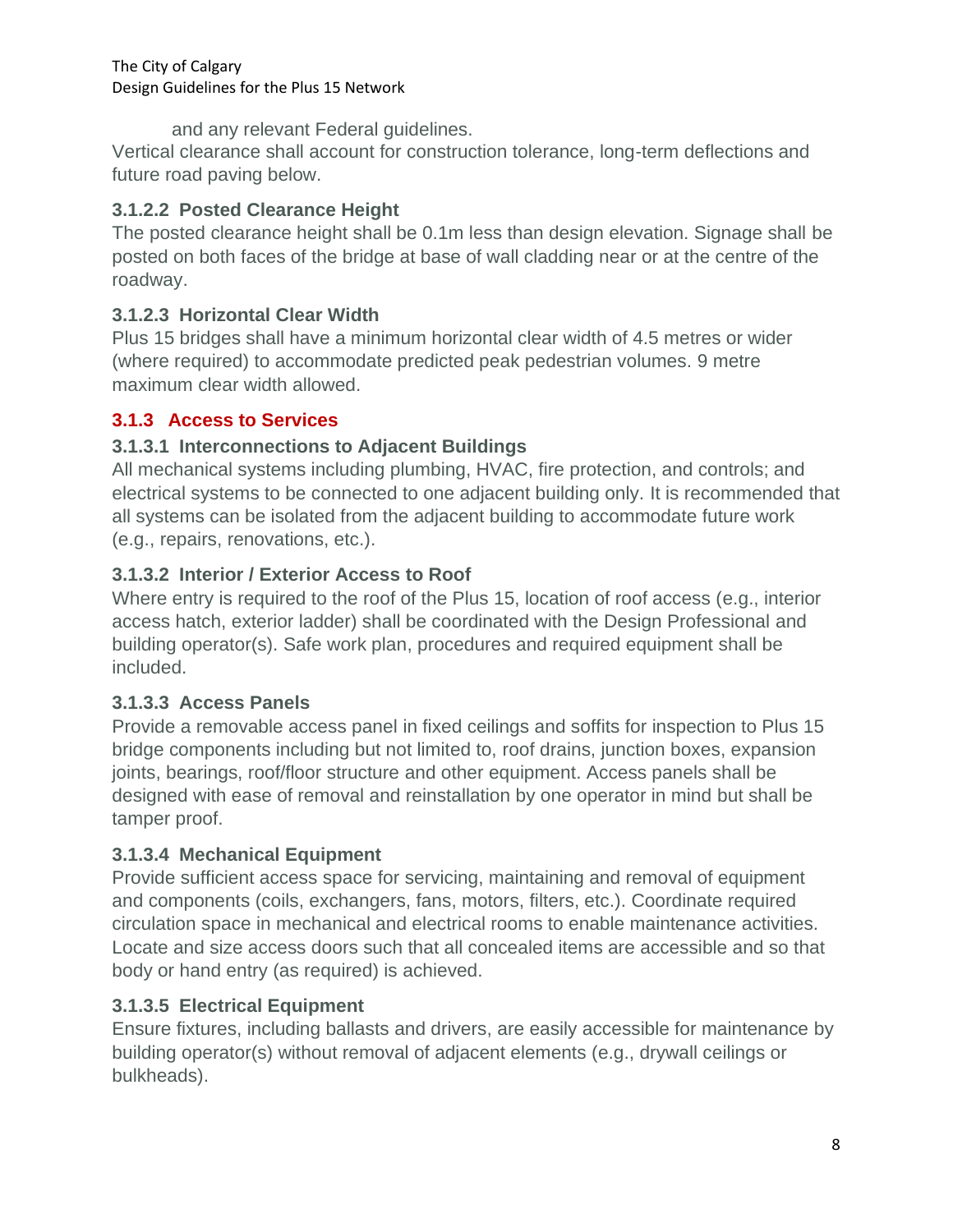#### **3.1.3.5.1 Panel Boards**

Panel boards to be in storage rooms, mechanical rooms and/or electrical rooms. Where these rooms are not available, panel boards shall be in corridors and provided with a lockable cover. Do not locate panels behind doors that open in the direction of the panels. Panel boards shall be located maximum 30 meters from the Plus 15 bridge and preferably located on the same floor. Where possible, provide dedicated panel board for Plus 15.

### **3.1.4 Conditioned Space**

Plus 15 bridges are to be designed as environmentally controlled, conditioned spaces. Ensure all Plus 15 components, spaces and supporting elements are protected from external environmental conditions.

#### **3.1.5 Deflection Requirements**

Finishes shall be designed to accommodate deflection and/or movement in the Plus 15 relative to the adjacent structures.

### **3.1.6 Bird Deterrents**

Use bird deterrents to prevent nesting of birds on or below the structure.

### **3.1.7 Doors**

Doors are to be equipped with weatherstripping to restrict the passage of smoke

## **3.1.8 Surface Runoff**

### **3.1.8.1 Runoff Impacts to Adjacent Structures**

Coordinate with The City and adjacent buildings where the Plus 15 bridge may impact adjacent structures (e.g., snow drift onto adjacent LRT platform canopies). Consideration should be taken to ensure additional maintenance requirements do not occur for adjacent impacted areas as a result of the runoff and drift impacts.

### **3.1.8.2 Snow & Ice Control**

Control ice buildup, melt runoff, ice dams, icicle formation and sliding snow hazards onto roadways, lanes, LRT, heavy rail and sidewalks. Factors to consider include, but are not limited to, orientation and gradient of roof slopes, incorporation of curbs and/or snow guards, and avoidance of ice buildup with heat tracing, etc.

Coordinate with property owners/managers where the Plus 15 bridge may impact adjacent structures (e.g., snow drift onto adjacent LRT platform canopies).

### **3.1.9 Infrastructure Considerations**

Road signage, traffic signals, security equipment, signals and/or lighting supported at the exterior of the Plus 15 should be considered early in the design stage in order minimize impacts on aesthetics and building envelope. Engage with City representatives regarding nominal allowances to include in design.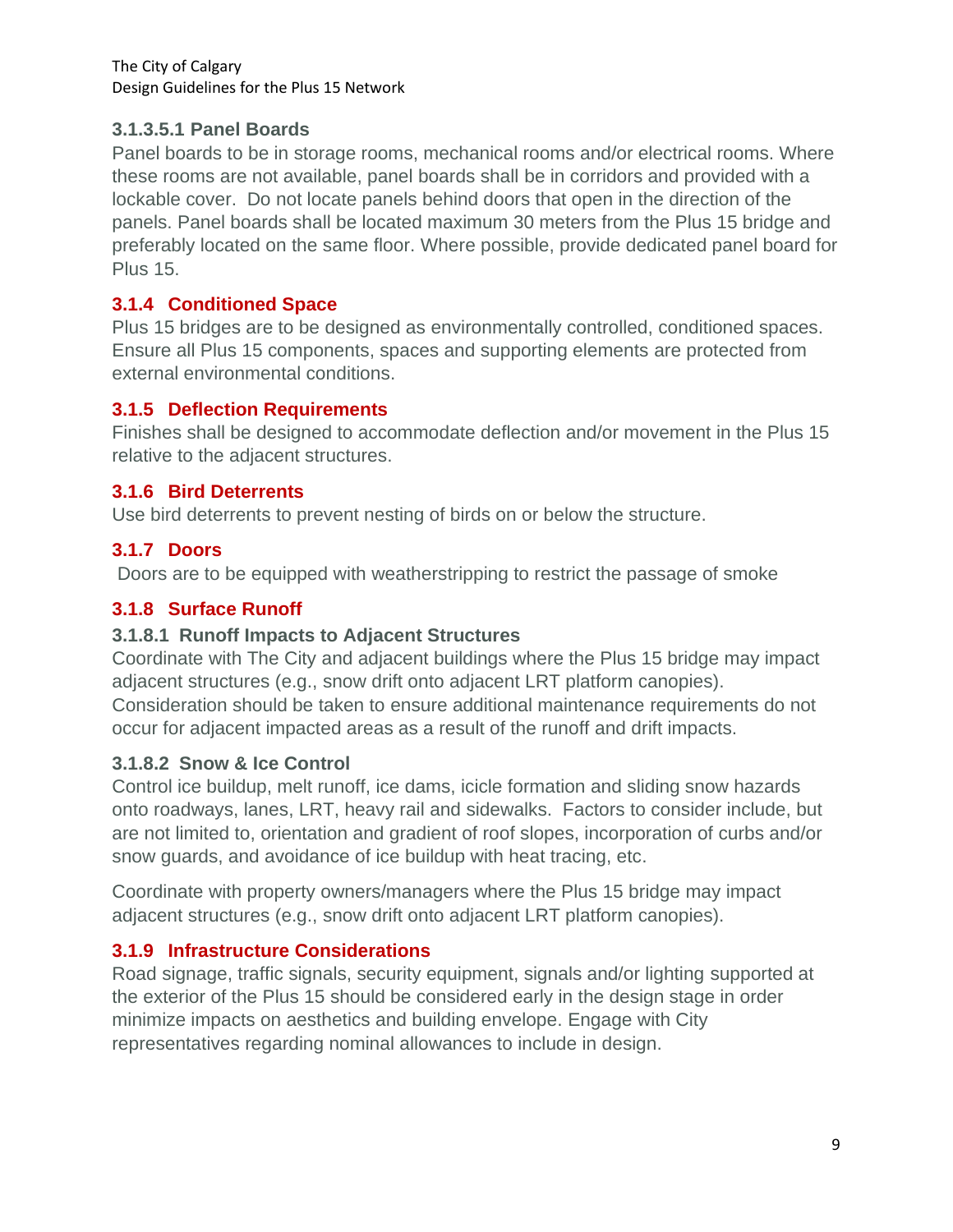## **3.1.10 Building Envelope**

## **3.1.10.1 Design Requirements**

## **3.1.10.1.1 Settlement & Deflection**

Ensure the effects of short and long-term settlement and deflection are coordinated with the performance and tolerances of the specified building envelope systems systems on the Plus 15 bridge and the building envelope systems of the adjacent buildings.

## **3.1.10.2 Thermal Performance**

## **3.1.10.2.1 Thermal Transmittance**

Assembly R value targets to be established by the Design Professional. The overall effective R-value shall consider thermal breaks such as glazing transitions, Z-girts, framing materials, junctions and edges, etc.

## **3.1.10.2.2 Window Glazing**

Windows shall be a minimum of double-glazed with at least one low-e surface and overall thermal transmittance that meets the requirements of the latest National energy code for buildings. Fritted glass is permitted. Do not use post-applied tinting films.

## **3.1.10.2.3 Transmittance of Fenestration**

Overall thermal transmittance of fenestration (both windows and skylights) to be in compliance with the lastest version of the National energy code for buildings or National Building Code of Canada – Alberta Edition, whichever is more stringent. Girts within insulation depth shall be split into horizontal and vertical framing layers to reduce thermal bridging.

Fenestration should meet the prescriptive requirement of the lastest National energy code for buildings.

## **3.1.10.2.4 Thermal Bridging**

- Avoid thermal bridging for road signage, security equipment, signals and lighting that is to be supported on the elevation or soffit of the Plus 15 bridge.
- Thermal bridging should be considered in the overall calculation of effective R values.

### **3.1.10.3 Air & Vapor Barrier**

- Ensure continuity in air and vapour barrier at intersection between walls, roofs and material changes.
- Include fully adhered vapour barrier in all assemblies. Ensure products are compatible with building envelope configuration.
- Provide sequencing details on design drawings.
- Polyethylene vapour barrier shall not be used.

### **3.1.10.4 Sealants**

Sealants are not to be used as a primary method of waterproofing or shedding water at joints. Appropriate counter flashings and cladding details shall be provided. Sealants must be capable of withstanding dynamically moving joints when used in exterior applications.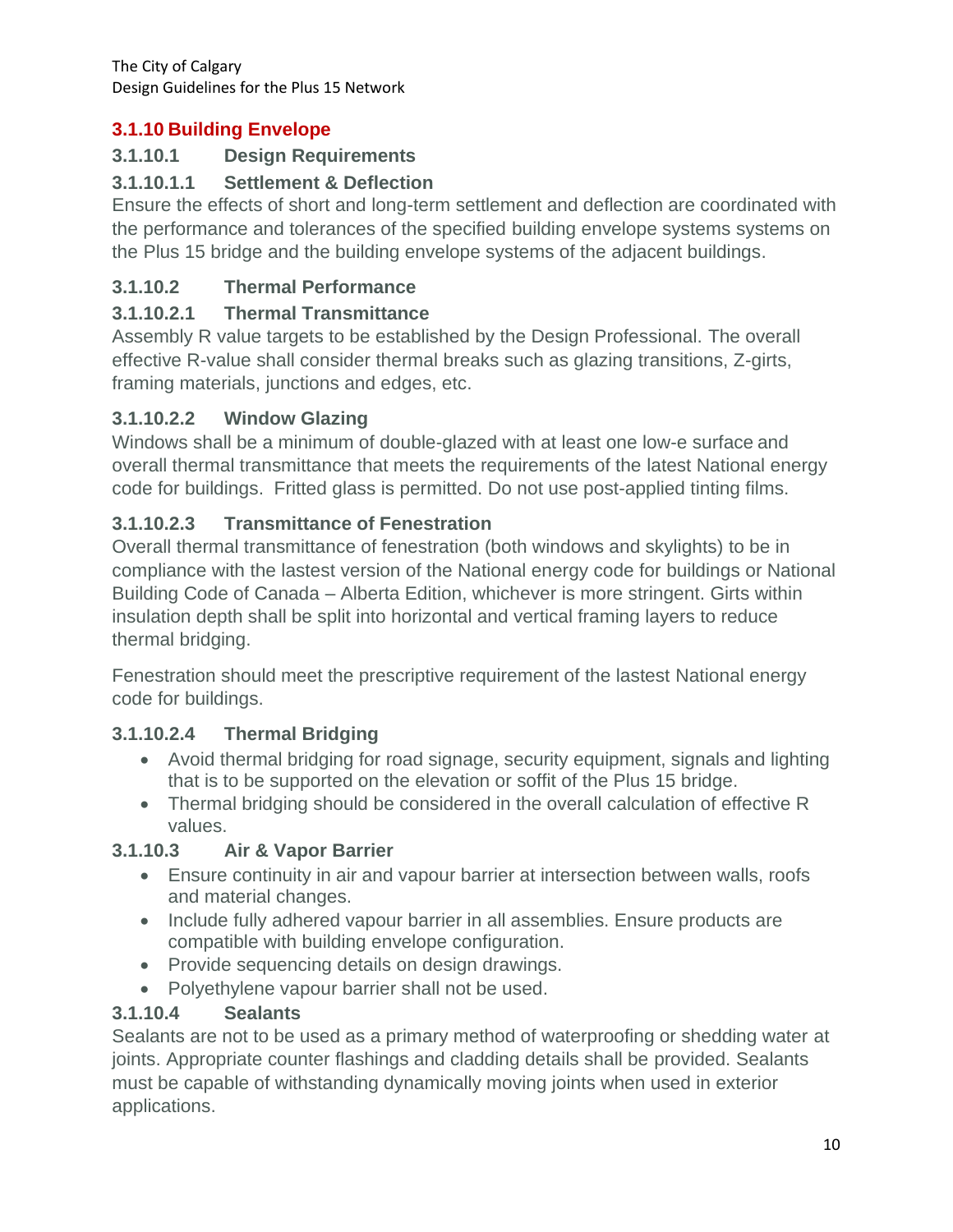## **3.1.10.5 Roofs**

## **3.1.10.5.1 Curbs**

A minimum of 200mm high curbs shall be provided at roof penetrations other than drains.

## **3.1.10.5.2 Equipment / Material Loading**

Do not set mechanical equipment, pipe supports, or concrete pavers directly on roofing. A minimum 200mm high curb or purpose made supports shall be used for mechanical equipment. Purpose made supports include, but are not limited to, blocks or bolsters from UV stable recycled rubber, ASA plastic or polycarbonate.

## **3.1.10.5.3 Green Roofs**

Green roofs are not permitted on Plus 15 bridges.

### **3.1.10.6 Roofing**

## **3.1.10.6.1 Bitumen Membrane**

For flat or low-slope roofs, a 2-ply modified bitumen membrane is required for improved durability.

## **3.1.10.6.2 Non-slip Surface**

Provide a supplementary protective, non-slip surface for control zone paths and/or walkways on the roof if access is required.

## **3.1.10.6.3 Roofing Assembly**

Roofing assembly shall be returned vertically at all wall intersections, parapets and curbs for a minimum dimension of 200mm and lapped under the vertical membrane of the adjacent system.

## **3.1.10.7 Drainage**

## **3.1.10.7.1 Roof Plans**

The design drawings shall indicate high and low point elevations, drainage directions, back-slopes, crickets, all drains, all other roof penetrations, and all roof-mounted equipment.

### **3.1.10.7.2 Minimum Slopes**

Provide minimum 2% roof drainage slopes, including in valleys and across parapets.

Consideration will be given for renewal of existing Plus 15 bridges where existing building conditions will not allow for excessive tapered insulation thicknesses. Conditions include, but are not limited to, existing low windowsills, low door thresholds or poor drain locations. Deviation from this requirement must be approved by The City during design.

## **3.1.10.7.3 Slope Forming**

For new Plus 15 bridges form drainage slopes by sloping the structural roof members instead of using tapered insulation, except for back-slopes and crickets.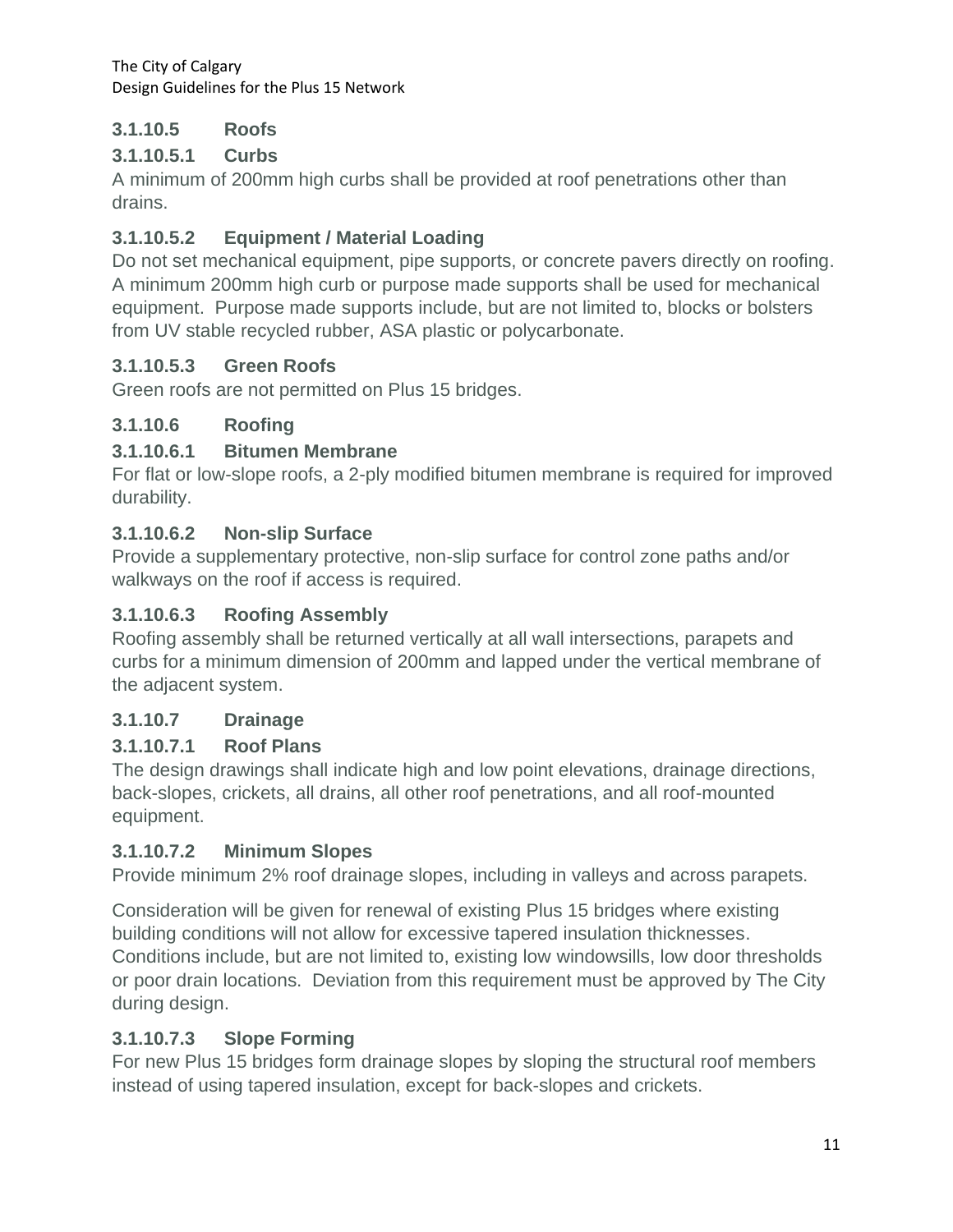## **3.1.10.7.4 Overflow Drainage**

Provide roof overflow drainage to prevent ponding overload.

### **3.1.10.7.5 Scuppers**

Scuppers shall not be located over roadway, LRT, heavy rail and sidewalks. The scupper shall be resistant to ice blockage. Scuppers shall be located a minimum of 50mm away from the building face and include a drip edge to avoid risk of draining into the building wall cavity.

Scuppers are not to be the primary means of drainage for the roof.

### **3.1.10.7.6 Leader Outlets**

Rainwater leader outlets to be oversized to prevent ice blockage and located to avoid draining onto roadway, LRT, heavy rail and sidewalks. Tie back to City draingage system where possible.

### **3.1.10.7.7 Ice Damming at Intersections**

Detail wall to floor intersections to minimize ice damming.

## **3.1.10.7.8 Controlled-flow Drainage**

Controlled-flow roof drainage design shall not be used.

## **3.1.10.7.9 Baskets, Strainers & Screens**

All drain baskets, strainers or screens shall be cast iron or aluminum. Plastic is not permitted.

### **3.1.10.7.10 Tamperproof Downspouts**

Downspout extensions shall be corrosion resistant and designed to prevent damage, removal and persons scaling onto roofs

### **3.1.10.8 Glazing and Skylights**

### **3.1.10.8.1 Collection System Design**

Collection system shall be included at all skylights and roof level glazing to prevent leakage and condensation drips.

### **3.1.10.8.2 Rafter & Framing**

Skylight systems shall have continuous rafters. Rafters and supporting steel framing shall be designed for differential thermal movement.

### **3.1.10.8.3 Sill Flashing**

Provide a continuous metal sill flashing to collect leakage and condensation. The flashing shall be sloped and drain to the exterior.

### **3.1.10.8.4 Rafter Caps**

Systems with snap-on rafter caps shall be utilized. Exposed pressure bars are not permitted.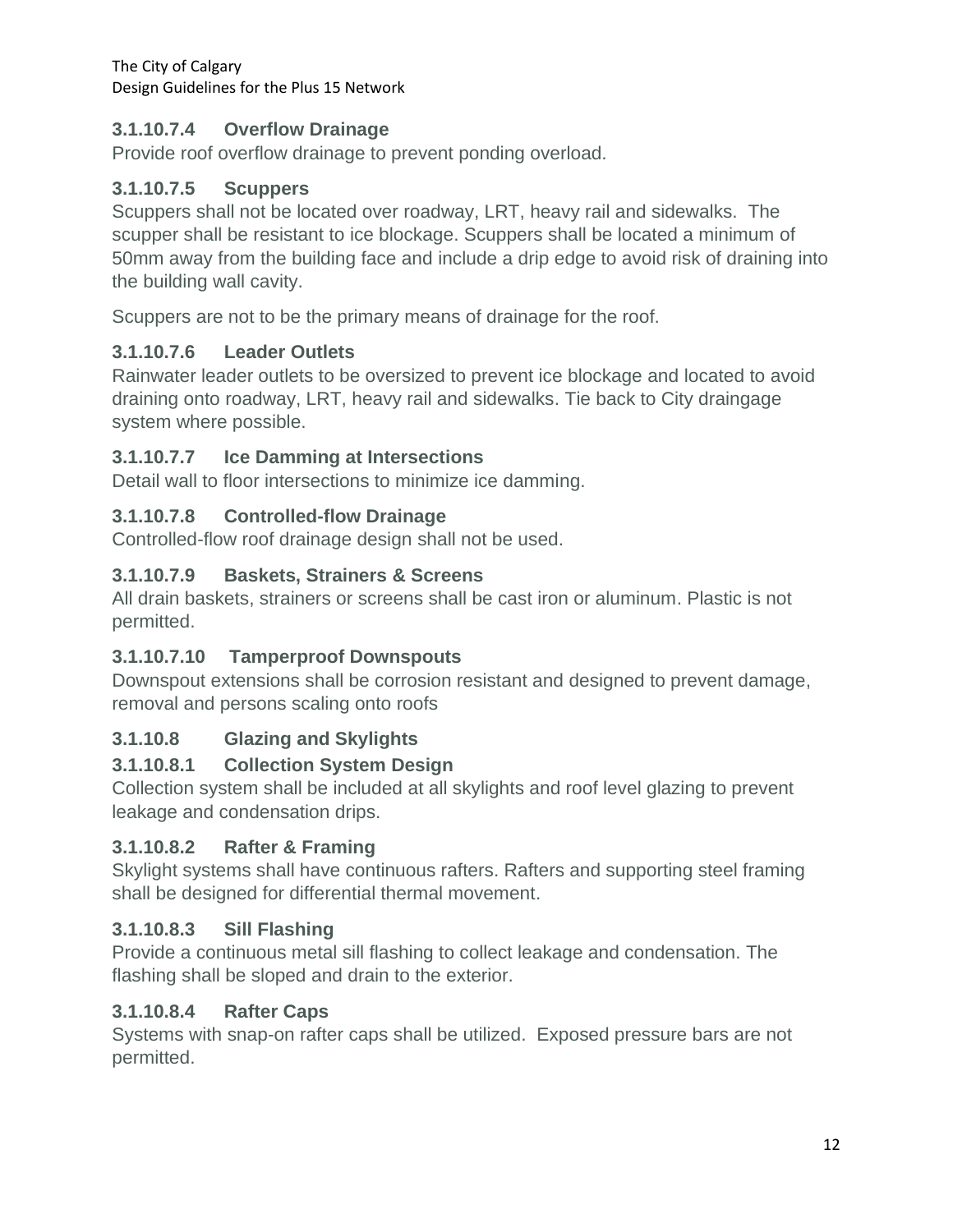## **3.1.10.8.5 Lite Glazing**

Exterior lite glazing including outer lite, skylight glass and any reflective or body tinted glass shall be heat-strengthened. Interior lite glazing shall be laminated with a minimum 0.76mm PVB interlayer. In addition, provide double edge seaming, flat ground edges, or other approved method to minimize surface flaws that may lead to thermal stress breakage.

### **3.1.10.8.6 Glazing Extent**

Do not extend glazing within 300mm of soffit elevation.

#### **3.1.10.8.7 Glass Spacers**

Use thermally broken and efficient glass spacers.

#### **3.1.10.8.8 Curtain Walls**

- Choose frames with wept glazing and pocket sills sloped to the exterior to collect moisture that penetrates the glazing and drain it to the exterior.
- Provide a sill flashing with end dams and a back leg turned up into the glazing pocket at the base of the curtain wall to collect and drain curtain wall sill leakage.
- Provide jamb flashings to direct perimeter leakage down to the sill flashing.
- Provide flashing at the sill, jambs and head that are sealed to the air and water barrier at adjacent walls.
- Slope head and sill flashings to the exterior to promote drainage.
- Design the drainage system to handle condensation as well as rain.
- Coordinate the curtain wall system with the type of flashing.
- Coordinate curtain wall framing with glazing to maximize visibility.

### **3.1.10.8.9 Glazing Coverage and Operability**

Provide glazing coverage and placement in the Plus 15 which maximizes visibility, enchances security and optimizes energy performance. Glazing shall extend the entire length of the Plus 15 bridge. Operable glazing is not recommended.

#### **3.1.10.8.10 Skylights**

Skylights are not recommended or should be kept to a minimum.

### **3.1.10.9 Exterior Finishes**

#### **3.1.10.9.1 Materials**

All cladding materials exposed to de-icing salts (soffits, exterior walls) shall be corrosion resistant or suitably protected against corrosion.

### **3.1.10.9.2 Fasteners & Connections**

Fasteners and connections providing vertical and lateral support to cladding shall be corrosion resistant.

#### **3.1.10.9.3 Finish Expansion**

Detail exterior and interior finishes to accommodate expansion and control joints. Expansion joints shall be easily accessible for inspection and maintenance.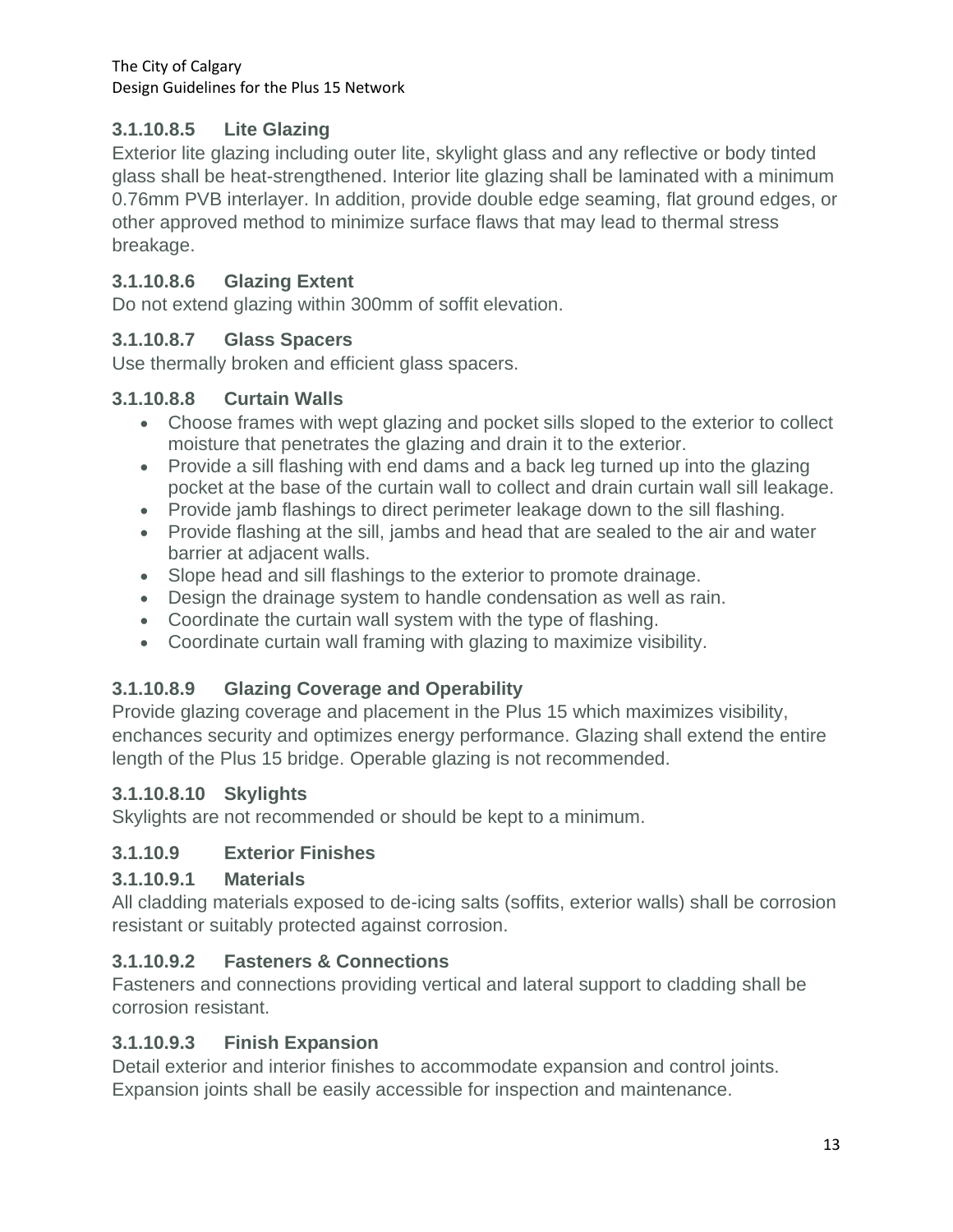#### **3.1.10.9.4 Infiltration Mitigation**

Provide a means to drain water which has the potential to infiltrate windows or jambs.

#### **3.1.10.9.5 Entry of Birds & Insects**

Drain holes, vents & other envelope discontinuities shall be detailed to discourage entry of birds, rodents and insects.

#### **3.1.10.10 Soffit**

#### **3.1.10.10.1 Minimum Soffit Depth**

Incorporate a minimum soffit depth of 300mm. Depth to be measured from underside of floor structure to soffit. Design soffit so that individual components can be replaced when isolated damage occurs (e.g., over height impacts).

#### **3.1.10.10.2 Venting**

Unheated concealed spaces shall be vented to the exterior.

#### <span id="page-16-0"></span>**3.2 Structural**

#### **3.2.1 General**

The structural design should incorporate redundancy per CSA S6 Canadian Highway Bridge Design Code recommendations, including additional strength and protective measures for critical components of single-load-path structures.

Joints and bearings shall be provided to accommodate structure behaviour and shall incorporate appropriate anchorage, restraint, guides and releases.

The effect of deflection, horizontal movements and construction tolerances on the bearing reaction magnitude and location shall be considered in the design of the Plus 15 structure and supporting structural members.

Bearings and expansion joints for Plus 15 structures shall account for all differential movements between the structure and adjacent buildings.

### **3.2.2 Adjacent Structures**

For new and rebuilt Plus 15 bridges, ensure all newly imposed conditions on existing adjacent structures are accounted for and coordinated with the adjacent Building Operator. These may include but are not limited to structural loads, deflections, vibrations and expected horizontal, vertical and rotational movements.

#### **3.2.3 Settlement & Deflection**

Where a new Plus 15 bridge is designed and constructed with a new adjacent building, ensure the effects of short- and long-term settlement and deflection is coordinated with the adjacent buildings and the performance and tolerances of the specified curtain wall and/or glazing systems.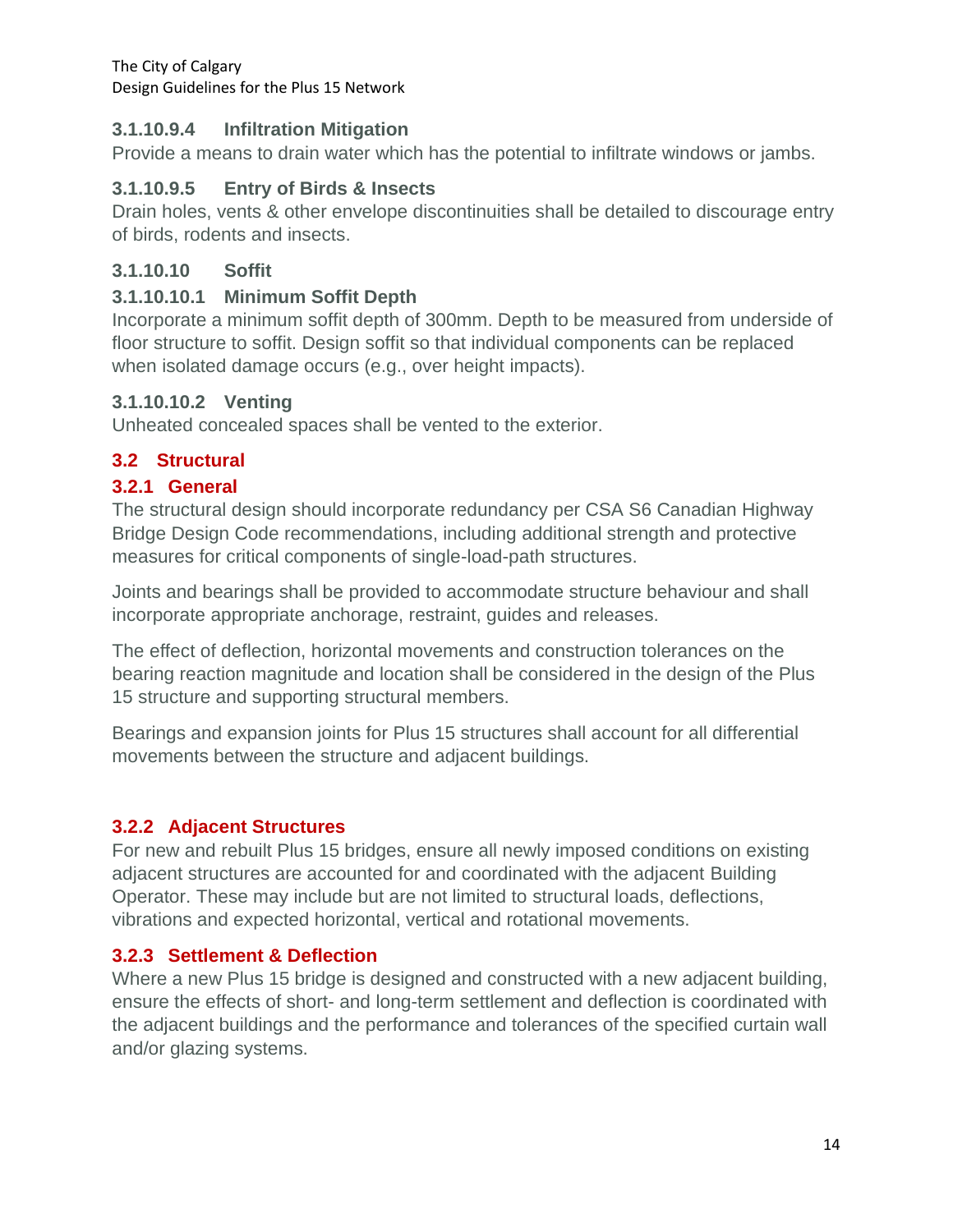#### **3.2.4 Major Rehabilitation**

For major rehabilitation and lifecycle replacements of existing Plus 15 bridges, investigate the safety and adequacy of the existing structure(s), supporting conditions and non-structural attachments where the existing conditions require modification. Where the existing structural lateral force resisting system is affected by new or modified conditions, confirm with the AHJ whether upgrades are required to meet current wind and seismic conditions. Modifications to the structure due to changes in existing conditions shall comply with current building and bridge code requirements.

Example of Major Rehabilitation: Replacement of cladding or glazing systems, replacement of interior finishes or existing mechanical, electrical or life safety systems, etc.

#### **3.2.5 Minor Rehabilitation**

For minor rehabilitation of existing Plus 15 bridges, ensure all modifications are compatible with the existing conditions and materials. All modifications to the structure due to changes in existing conditions shall comply with current building and bridge code requirements.

Example of Minor Rehabilitation: Isolated repairs to existing cladding system, replacement of existing roofing system, replacement of select glazing units, maintenance to existing mechanical, electrical or life safety systems, etc.

#### **3.2.6 Effects on Adjacent Foundations**

Effects of the structural static and dynamic loading from the Plus 15 bridge onto adjacent building foundations shall be considered.

### **3.2.7 Plus 15 Bridge Substructure**

Where possible, incorporate the Plus 15 bridge substructure into adjacent buildings and away from sidewalks and roadways to minimize impacts at grade.

### **3.2.8 Wind Studies**

Wind tunnel, Venturi and down draught effects should be considered in the design of the Plus 15 bridge.

#### **3.2.9 Assumptions for Specialized Construction Procedures**

Indicate assumptions and/or requirements for any specialized construction procedures.

### **3.2.10 Vibration and Deflection**

#### **3.2.10.1 Footstep Induced Vibration**

Design the Plus 15 floor structure to prevent transient footstep induced vibration from exceeding the annoyance threshold. Dynamic analysis and design of dynamic response control system may be required. The National Building Code Commentary and AISC/CISC Design Guide Series 11 should be referenced for analysis guidance and design criteria for the structure.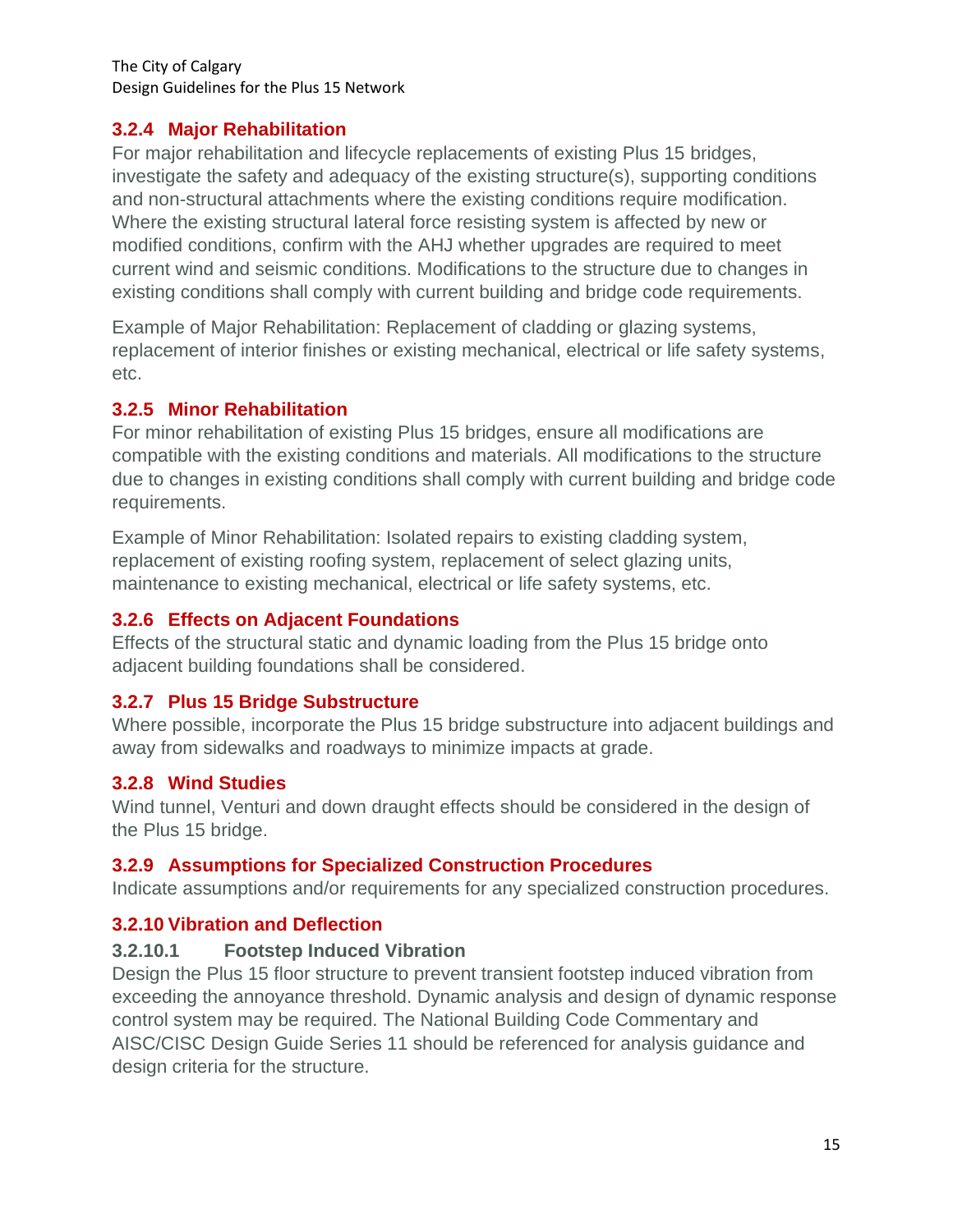## **3.2.10.2 Mechanical Unit Placement**

Where mechanical units must be located on the roof of the Plus 15 bridge, ensure equipment is located on a stiff portion of roof structure to avoid resonance problems.

## **3.2.10.3 Vibration and Deflection Coordination**

Ensure the effects of vibration and deflection are coordinated with the performance and tolerances of the specified curtain wall and/or glazing systems.

## **3.2.10.4 Bearing Location**

The effect of deflection, horizontal or rotational movements and construction tolerances on the bearing location shall be considered in the design of the Plus 15 bridge and supporting structural members.

### **3.2.10.4.1 Camber**

It is recommended to camber structure to minimize long-term deflection impacts on cladding and prevent appearance of sagging.

## **3.2.11 Materials**

### **3.2.11.1 Environmental Protection**

All Plus 15 components, materials and supporting elements shall be resistant to deterioration and protected from environmental exposure conditions.

### **3.2.11.2 Splash Zone Concrete**

High performance concrete shall be considered in all exposed concrete elements within splash zones of the roadway (10.0m horizontal and 6.0m vertical). Use of galvanized reinforcement or stainless steel is recommended for reinforced concrete members subject to chloride exposure.

### **3.2.11.3 Supplementary Cementing Materials**

Supplementary Cementing Materials (SCM's) such as fly ash, and silica fume may be permitted as partial replacement for cement where concrete performance may be maintained.

### **3.2.11.4 Exposed Steel**

Exposed structural steel components subject to environmental conditions shall be hot dip galvanized steel, stainless steel. Ensure adequate surface preparation is specified to provide proper adherence of finishes.

### **3.2.11.5 Fracture Critical Elements**

Notch tough steels shall be used for all welds and fracture critical members.

### **3.2.11.6 Fasteners**

All fasteners and components for the attachment of miscellaneous steel components such as signage, traffic signals, etc., shall be hot-dip galvanized or stainless steel.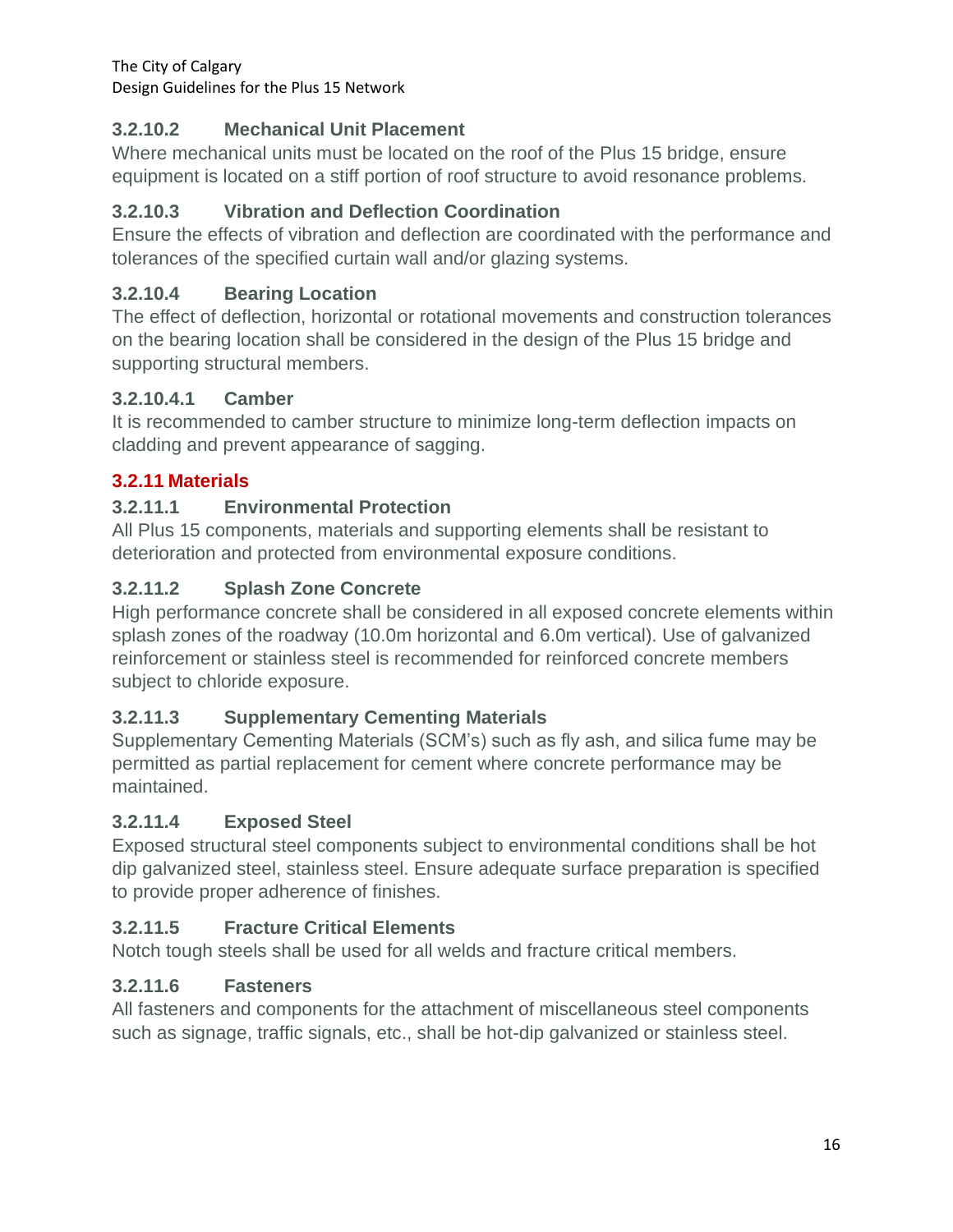## **3.2.11.7 Galvanic Corrosion of Dissimilar Materials**

All connections and finishes of dissimilar materials shall be compatible or isolated to prevent galvanic corrosion.

## **3.2.11.8 Differential Shrinkage Between Dissimilar Materials**

Shrinkage between dissimilar materials such as concrete, steel and masonry shall be considered.

## **3.2.12 Civil & Geotechnical**

#### **3.2.12.1 Surface Requirements**

All exterior pedestrian surfaces, vehicular and man door apron slabs shall have a minimum 2% positive drainage slope away from the Plus 15 perimeter and other structural components.

#### **3.2.12.2 Geotechnical Report**

The geotechnical report shall consider the following:

- Differential settlement:
	- o Between buildings adjoined by the Plus 15 bridge,
	- $\circ$  Influenced by excavations or vibrations due to construction of adjacent foundations in close proximity; and
	- $\circ$  Between the Plus 15 supports and adjacent structures, namely if the Plus 15 bridge incorporates independent supports and foundations.
- The effects of the structural static and dynamic loading from the Plus 15 bridge onto adjacent building foundations.

Geotechnical report shall be prepared by a Professional Geotechnical Engineer registered in the Province of Alberta.

### **3.2.13 Detailing**

### **3.2.13.1 Fall Protection**

Where access to the roof is required for maintenance, a permanent fall protection system shall be included. Ensure fall protection layout is coordinated with equipment or other structures at roof level.

### **3.2.13.2 Future Supports**

Include an allowance in the Plus 15 bridge design for future road signage, security equipment, signals and/or lighting to be supported on both elevations and at any location over the public right of way.

### **3.2.13.3 Support Structure Incorporation**

Where possible, incorporate supporting structure into adjacent buildings and away from sidewalks and roadways to minimize impacts at grade. Locate impact barriers adjacent to exterior structural components such as columns and stairs adjacent to laneways, loading docks or roadways.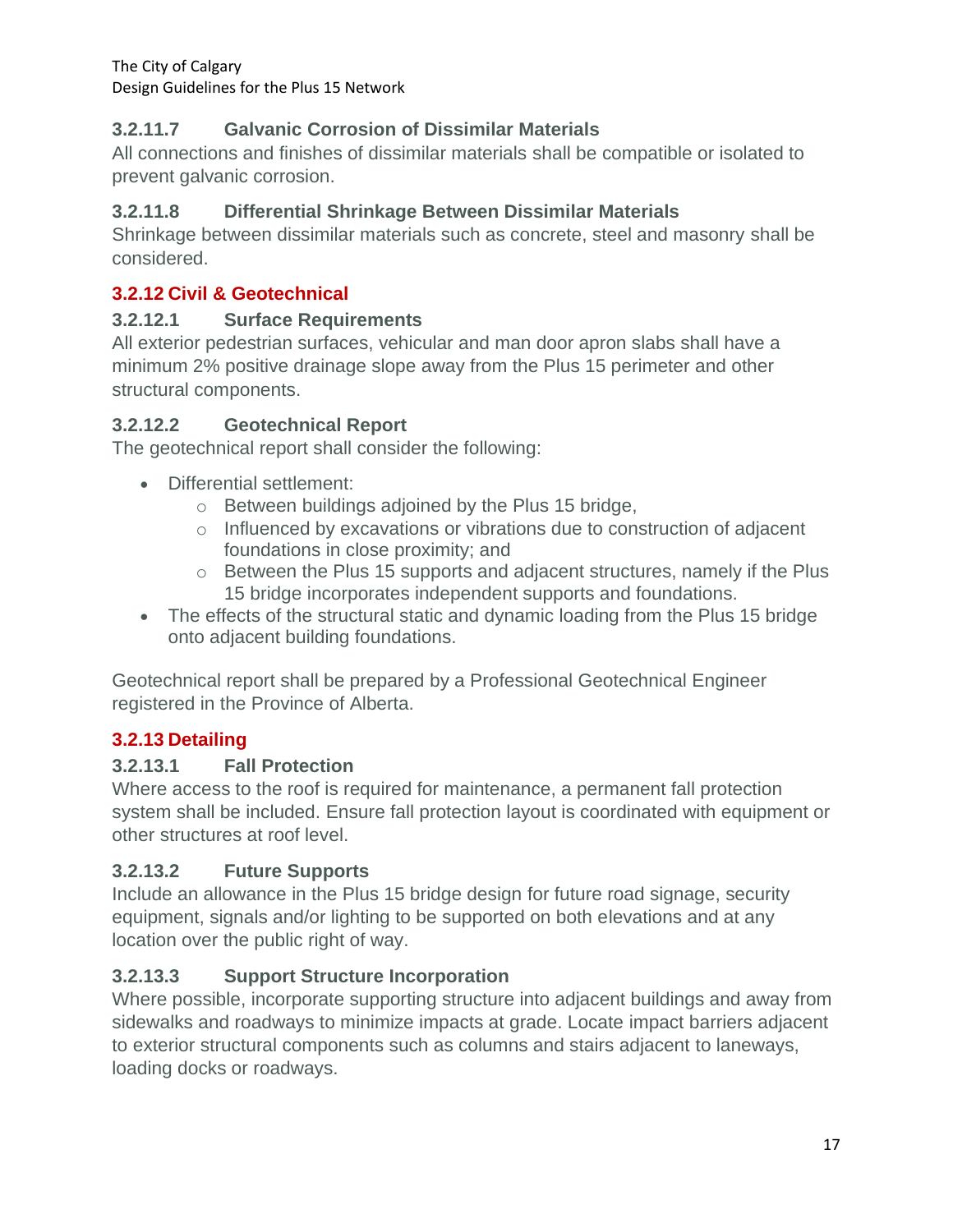## **3.2.13.4 Expansion Joint Design**

Design expansion joints in roofs, walls and/or floors to allow vertical, horizontal and rotational movements expected due to relative movement between buildings, settlement, wind, temperature and storey drift.

## **3.2.13.5 Expected Movement & Wheeled Travel**

Indicate vertical, horizontal and rotational movement anticipated at expansion joints and design joints to permit unencumbered and smooth wheeled travel.

## **3.2.13.6 Drain Holes**

For all HSS and pipe members subject to exposure should be capped and have drain holds provided at lowest point, seals (e.g., neoprene) around all fastening penetrations exposed to water, positive drainage at the base of the column and cap plates at the end(s) of columns.

### **3.2.13.7 Grounding**

Direct ground connections shall be provided or ensure all metal objects are bonded and grounded to ensure that any electrical charges are conducted to earth as bearings and joints can effectively isolate the Plus 15 bridge from the adjacent buildings. Refer to the City of Calgary LRT Design Guidelines regarding grounding over LRT right of way.

## **3.2.13.8 Structures Above Light and Heavy Rail Tracks**

Reference City of Calgary LRT Design Guidelines and Federal regulations for specific requirements pertaining to structures above LRT tracks (e.g., incorporation of anti-static plates at the soffit, catenary shrouds, etc.).

### <span id="page-20-0"></span>**3.3 Mechanical**

### **3.3.1 Accessibility to Equipment**

### **3.3.1.1 Clear Access Requirements**

Indicate access space required for equipment maintenance on drawings. Ensure clear access is provided. Provide access to all valves and accessories associated with the terminals.

#### **3.3.1.2 Mechanical Unit Placement**

For new Plus 15 bridges do not locate mechanical units on rooftop of Plus 15 bridge. Existing units to be obscured from street view by screening or architectural elements.

### **3.3.2 Design Criteria**

Design mechanical systems based on the following criteria:

### **3.3.2.1 Indoor environmental design requirements**

Systems to be capable of maintaining a comfortable environment meeting an indoor temperature of 20°C for heating and 27°C for cooling.

Base heating and cooling design on outdoor ambient temperatures given in the building code. For Calgary the 1% January Outdoor Design Temperature is -32C. For Calgary the 2.5% July Outdoor Design temperature is 28C dry bulb, 17C wet bulb.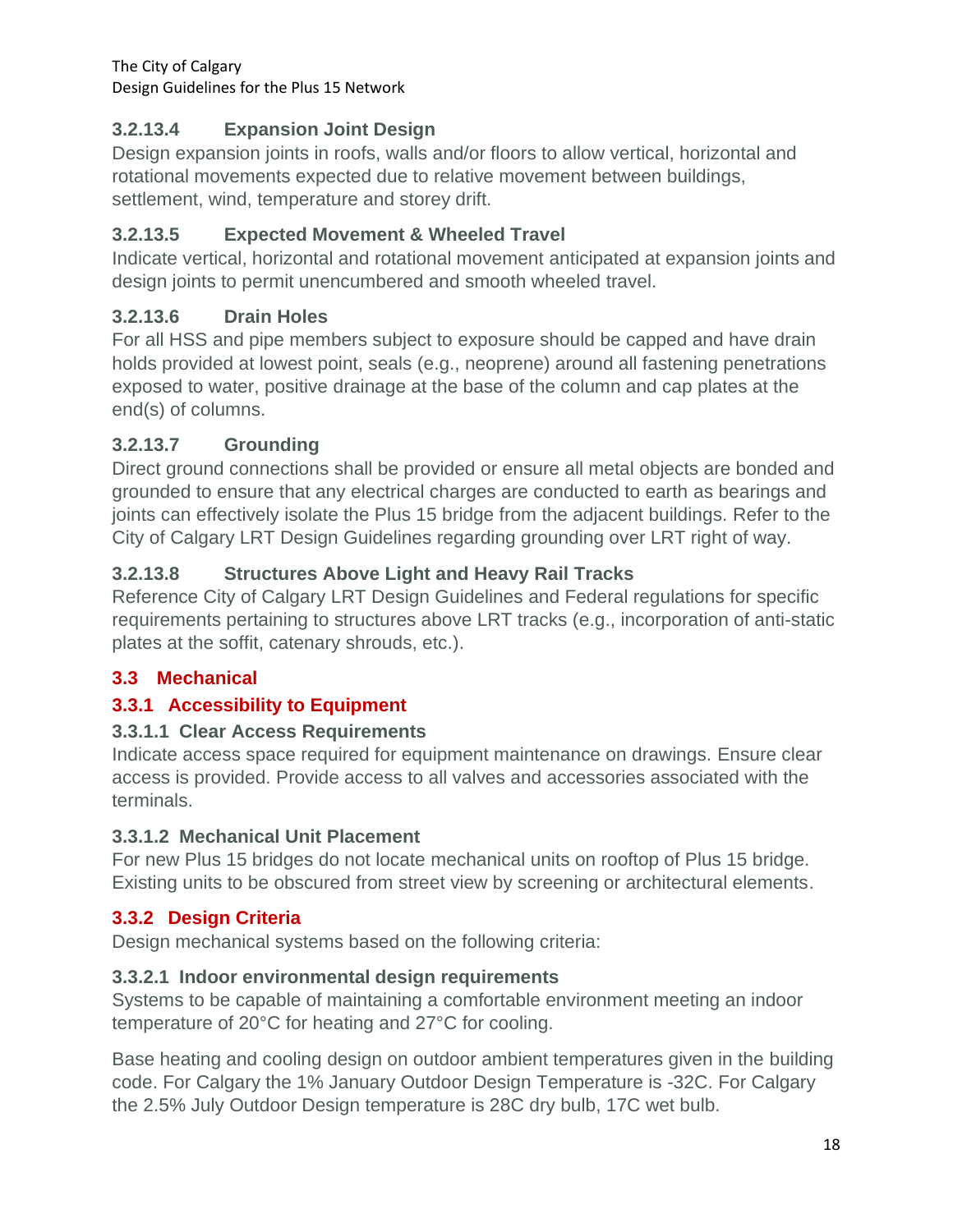#### **3.3.3 Plumbing & Drainage**

#### **3.3.3.1 Domestic Water Service**

#### **3.3.3.1.1 Piping**

Domestic water piping to be hard drawn type L copper to ASTM B88. Solder for fittings to be lead-free. Grooved fittings not permitted on domestic water piping.

#### **3.3.3.1.2 Hose Bibs**

Hose bibs if required to be non-freeze type complete with isolating valves.

#### **3.3.3.2 Storm Piping System**

#### **3.3.3.2.1 Roof Drains**

Provide a minimum of two roof drains per contained near-flat roof area. Scuppers are not to be used as the primary means of drainage for the roof. Avoid use of control flow drains and if installed, ensure Structural consultant allows for loading.

#### **3.3.3.2.2 Drainage Routing**

If possible, route storm drainage internally within the building and connect directly to the City storm system. Avoid discharging flow to grade.

#### **3.3.3.2.3 Insulation**

Insulate roof drain sumps and horizontal storm piping complete with vapour barrier.

#### **3.3.3.3 Natural Gas Piping**

Natural gas piping shall be in accordance with ASTM A53, Schedule 40. Weld all distribution piping within the building and utilize screwed and/or flanged fittings at equipment only.

#### **3.3.4 Fire Protection**

#### **3.3.4.1 Sprinkler Requirements**

Where sprinkler system is to be installed, system shall be designed and installed to the requirements of the National Fire Protection Association (NFPA) 13 or the appropriate version for the building code in force. System should be isolated from the adjacent building.

- Show as a minimum the following on the tender drawings:
	- o Location and type of sprinkler heads.
	- o Routing of main lines.
	- o Location of any supervised valves
	- o Fire protection system schematic.
- Show location and types of fire extinguishers to be installed.
- Piping to be black steel and meet requirements of ASTM A53.
- Dry pipe and fittings shall be galvanized.
- All system components shall be U.L.C. listed.
- Grooved piping systems are acceptable on piping 65mm and larger.
- All piping 50mm and smaller to be screwed.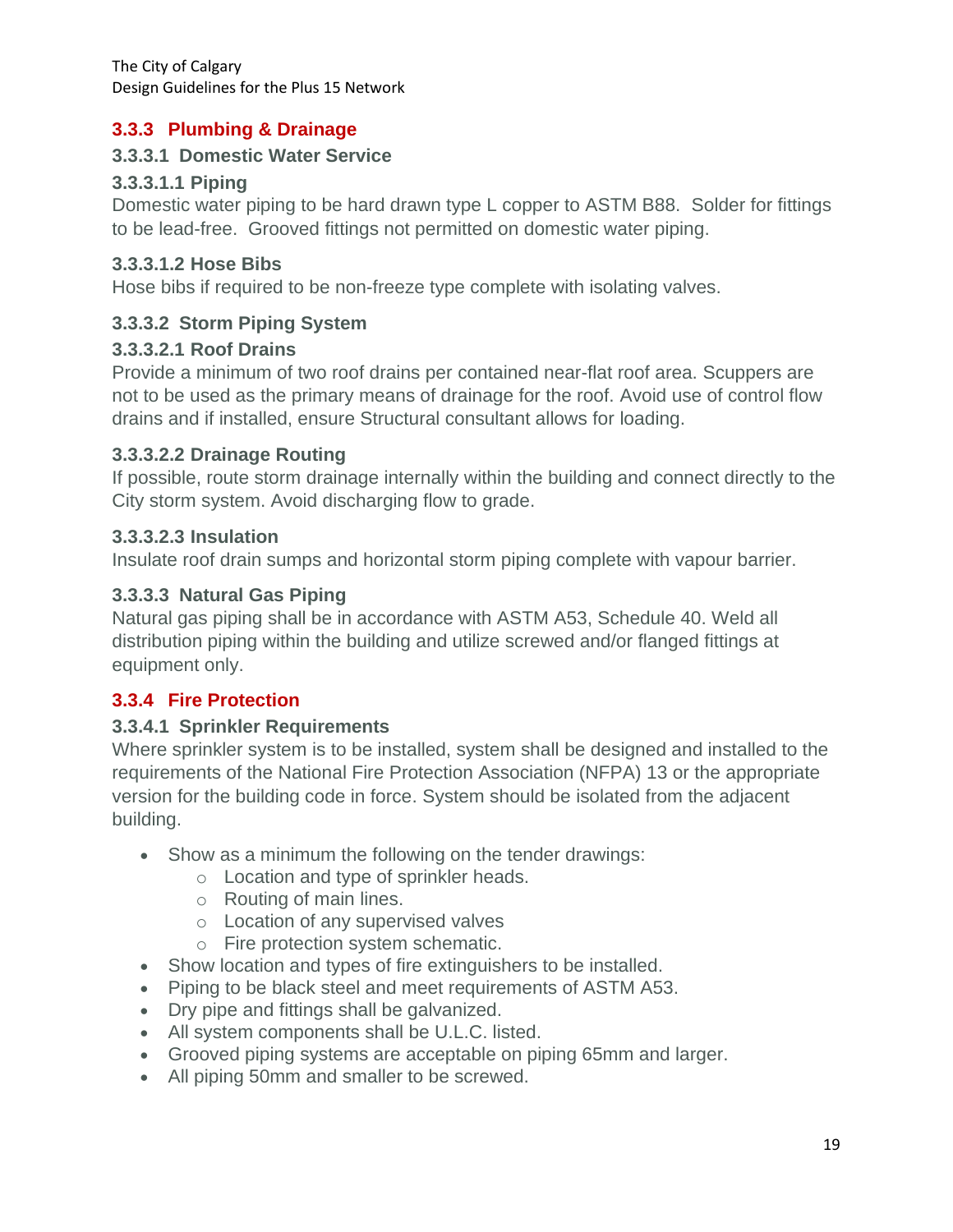### **3.3.4.2 Protection Against Freezing**

Consider strategies for protection of sprinkler systems against freezing, including but not limited to installing dry systems or insulation and heat tracing of system where freezing may occur.

## **3.3.5 Heating**

#### **3.3.5.1 BMS Contacts**

Provide system contacts for Building Management System (BMS) control.

### **3.3.5.2 Hydronic Heating**

#### **3.3.5.2.1 Reverse Return System**

Two pipe reverse return system preferred for heating water piping.

#### **3.3.5.2.2 Grooved Fittings**

Grooved fittings are not permitted on heating water piping.

#### **3.3.5.2.3 Piping Materials**

- Pipe runouts to terminal units to be soft-temper Type L copper, to ASTM B88.
- Pipes mains 65mm to 250 mm to be in accordance with ASTM A53, Schedule 40. Pipes 50 mm and smaller to ASTM A53, Schedule 40 or hard-tempered copper to ASTN B88, Type L

#### **3.3.5.2.4 Valves**

Each terminal unit to have isolating valves and control valves on supply side. On return side install balancing valve and isolating valve. Install air vents on high side of return. Provide access to all valves and accessories associated with the terminals. Provide means of isolation, balancing and flow measurement for equipment and major loop circuits.

### **3.3.5.3 Base Building Isolation**

Provide means of isolation, balancing and flow measurement for equipment and major loop circuits. Provide isolating valves on piping between base building and Plus 15 bridge.

### **3.3.5.4 Service Space Heating**

Where services are located in the soffit and/or ceiling space, heat the area to protect services from freezing.

## **3.3.6 Cooling**

### **3.3.6.1 BMS Contacts**

Provide system contacts for Building Management System (BMS) control.

### **3.3.6.2 Outdoor Air**

Use outdoor air for free cooling when ambient temperature conditions permit.

### **3.3.6.3 Cooling Distribution**

Two pipe reverse return system preferred for cooling water piping. Grooved fittings are not permitted for cooling water piping.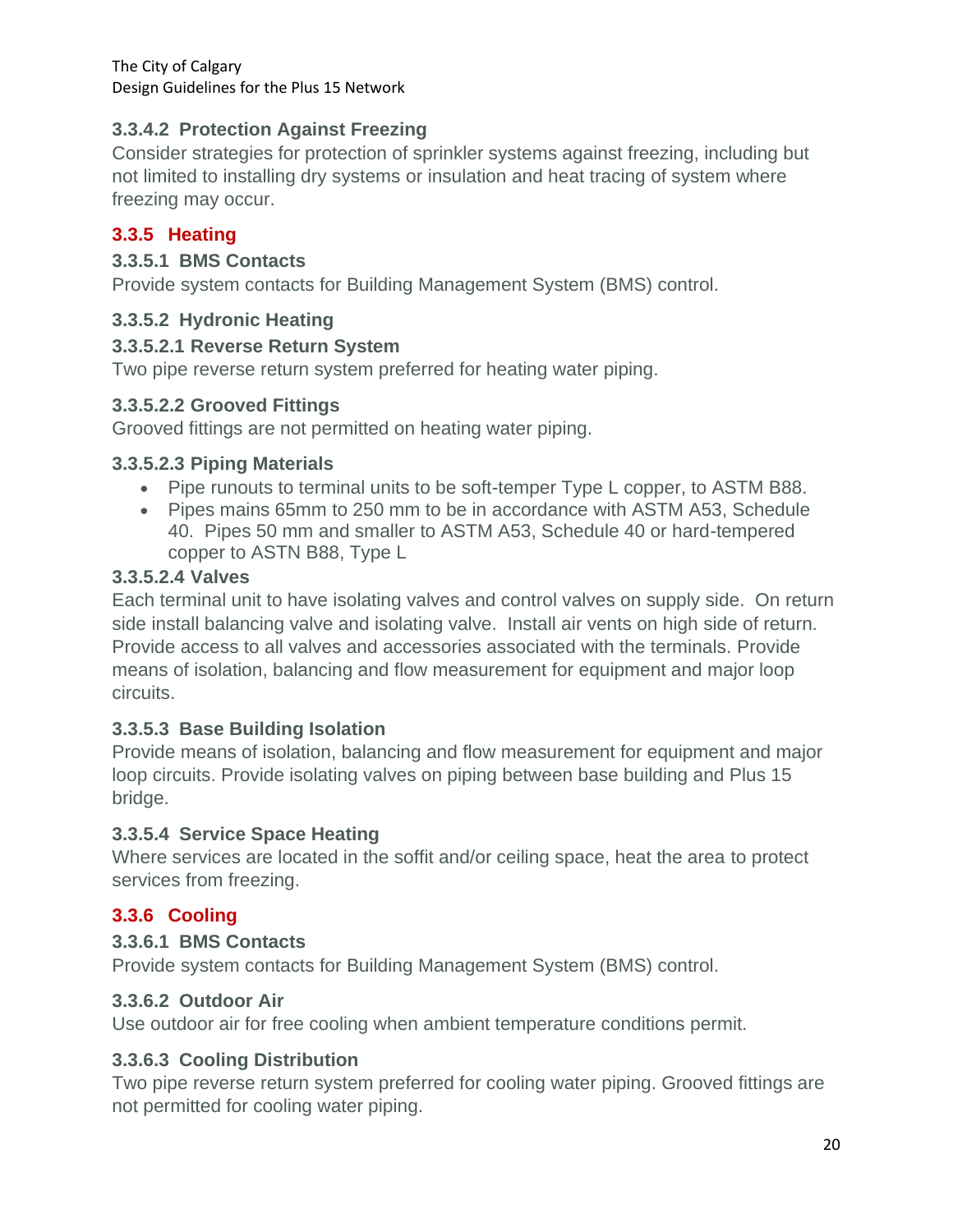#### **3.3.6.4 Pipe Materials**

- Pipe runouts to terminal units to be soft-temper Type L copper, to ASTM B88.
- Pipes mains 65mm to 250 mm to be in accordance with ASTM A53, Schedule 40. Pipes 50 mm and smaller to ASTM A53, Schedule 40 or hard-tempered copper to ASTN B88, Type L

#### **3.3.6.5 Base Building Isolation**

Provide means of isolation, balancing and flow measurement for equipment and major loop circuits. Provide isolating valves on piping between base building and Plus 15 bridge.

#### **3.3.7 Supply Air Handling**

#### **3.3.7.1 Economizer Cycle**

Air handling system to be complete with economizer cycle including 100% outside air for cooling as ambient conditions permit.

#### **3.3.7.2 Air Filters**

At a minimum, provide air filters with minimum dust spot efficiency of 30% (MERV 8) based on ASHRAE 52.1. Consider using MERV 13 filtration where practical. For hydronic systems provide summer/winter position filters. Filter media shall be ULC listed.

#### **3.3.7.3 Refrigerant Coils**

Refrigerant coils with multiple compressors shall be alternate tube circuited in order to distribute the cooling effect over the entire coil face at reduced load conditions. Coils to be ARI certified.

#### **3.3.7.4 Dampers**

For outdoor and exhaust air dampers utilize aluminum thermally insulated dampers with leakage characteristics of 25 L/s/m2 at 1 KPa differential static pressure at -40°C. For return air dampers utilize non-insulated aluminum airfoil dampers with leakage characteristics of 52 L/s/m2 at 1 KPa differential static pressure at -40°C.

#### **3.3.7.5 Manufacturers**

Units shall be produced by a recognized manufacturer, who has complete catalogue information and who maintains a local service agency with factory trained mechanics and parts stock.

#### **3.3.8 Controls**

#### **3.3.8.1 Automatic Controls**

Provide a system of automatic controls for HVAC equipment that ties into adjacent base building system.

#### **3.3.8.2 Control System Requirements**

- Control heating, ventilating and air conditioning systems.
- Execute control strategies to minimize energy consumption.
- Monitor and record mechanical systems performance.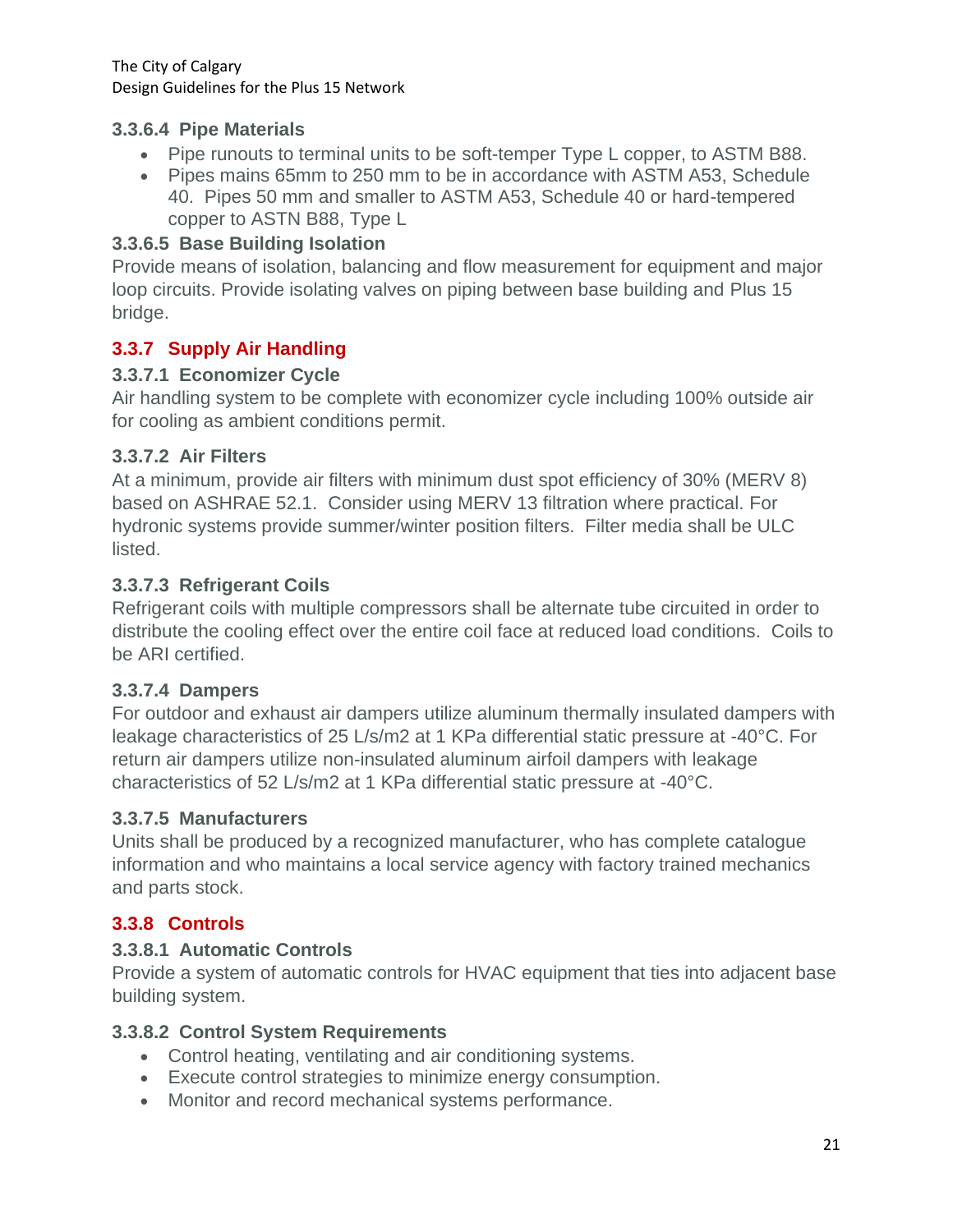• Provide visual/audible alarm to facility operations and maintenance staff if indoor ambient temperatures approach freezing conditions.

## **3.3.9 Vibration**

#### **3.3.9.1 Vibration Isolation**

- Use the latest ASHRAE Application Handbook as a guide for selecting vibration isolation of mechanical equipment.
- Provide vibration isolators for all pipe hangers.

### **3.3.9.2 Ducts, Terminal Units, Air Handling equipment**

- Avoid placing rooftop equipment over noise-sensitive areas. Provide details describing acoustic treatment, duct configuration and roof penetration seals for any rooftop installations.
- Locate balancing damper as close to branch takeoff from main as possible.
- Use flexible connections between fans, plenums, and all related ductwork.

### **3.3.9.3 Plumbing Noise**

Ensure sleeves are provided for piping that penetrates walls. Seal space between pipe and sleeve with caulking.

### **3.3.10 Start-up & Testing**

#### **3.3.10.1 Test Reports**

Include a complete list and test report forms for all tests required in the specification. Identify which test needs the professional mechanical engineer to witness and those by the commissioning agent if applicable.

### **3.3.10.2 Start-up**

Contractor to conduct operating start-up to confirm that equipment and systems meet specified requirements after mechanical installations are completed and pressure tested, and all systems are operational.

Start-up testing to include:

- Start–up of air systems including fans, coil circulators, humidifiers, exhaust air system and interlocked cooling systems
- Start-up of hydronic systems (pressure testing, balancing, distribution system checks)
- Start–up of plumbing systems (pressure testing, flushing and cleaning, disinfection)

### **3.3.10.3 Reporting**

All tests forms required as per specifications to be recorded on the test report forms and submitted to the Design Professional.

- Include a complete list and test report forms for all tests required in the specification. Identify which test needs the professional mechanical engineer to witness and those by the commissioning agent if applicable.
- Contractor to conduct operating start-up to confirm that equipment and systems meet specified requirements after mechanical installations are completed and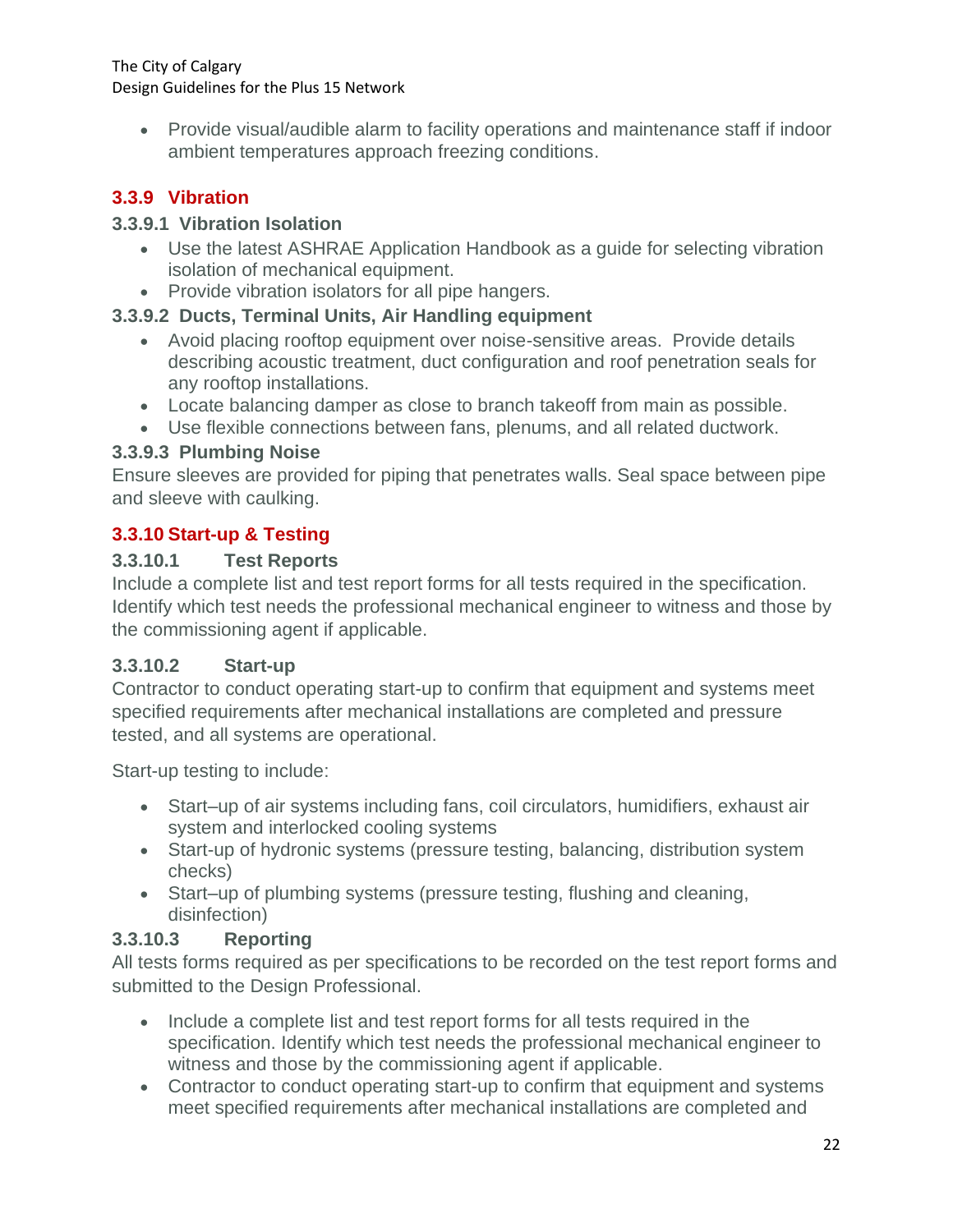pressure tested, and all systems are operational.

• All tests forms required as per specifications to be recorded on the test report forms and submitted to the Design Professional.

#### <span id="page-25-0"></span>**3.4 Electrical**

#### **3.4.1 Panel Boards**

#### **3.4.1.1 Dedicated Circuits**

Provide dedicated circuits for all devices within the Plus 15, including light fixtures, emergency and exit lights, receptacles, mechanical equipment dedicated to Plus 15 etc.

#### **3.4.1.2 Breakers**

Use circuit breakers for all branch circuit protective devices.

#### **3.4.1.3 Electrical Panel Schedules**

Provide typewritten electrical panel schedules for all distribution equipment feeding facility devices (lighting, receptacles, mechanical equipment etc.).

### **3.4.2 Conduit and Wiring**

#### **3.4.2.1 Conduits and Cable Tray**

- Specify all A.C. and D.C. wiring to be installed in conduit or wireway (except where NMD90 and AC90 cables are used). Network, security, and telephone cabling also to be installed in conduit or cable tray.
- Exposed conduit or cable tray is not accepted and must be concealed except in service areas.
- Provide one (1) 21mm conduit from the panel feeding other devices within the facility to junction box for future exterior signage use. Exact location to be coordinated with the Design Professional.
- Where conduit is used in ceiling plenums, use EMT: do not use FT4 low spread rated PVC conduit.
- Minimum size of conduit to be 21mm.
- Use Liquid-tight Flexible Conduit as raceway for final connection to all motor terminal boxes, pipe mounted and other devices subject to movement or water, minimum length to be 460mm plus 4 times and conduit diameter. Provide a separate ground wire within conduit, bond to motor frames and system ground.
- Wiring of power and low voltage devices, even in an existing building, are under no circumstances to be installed or remain in the same conduit.

#### **3.4.2.2 Conductors**

- Use copper conductors for all branch circuits to the facility. Use copper conductors with RW90 X-Link or THNN insulation. Minimum size of branch circuit wire to be #12 AWG.
- Provide a 100% rated neutral and bonding conductor with all feeders.
- Size branch circuit conductors to avoid excessive voltage drops. Indicate conductor sizing in design documents.

#### **3.4.2.3 Cables**

- Avoid the use of non-metallic sheathed cables.
- Use AC-90 cable only in short lengths for final connections to luminaires and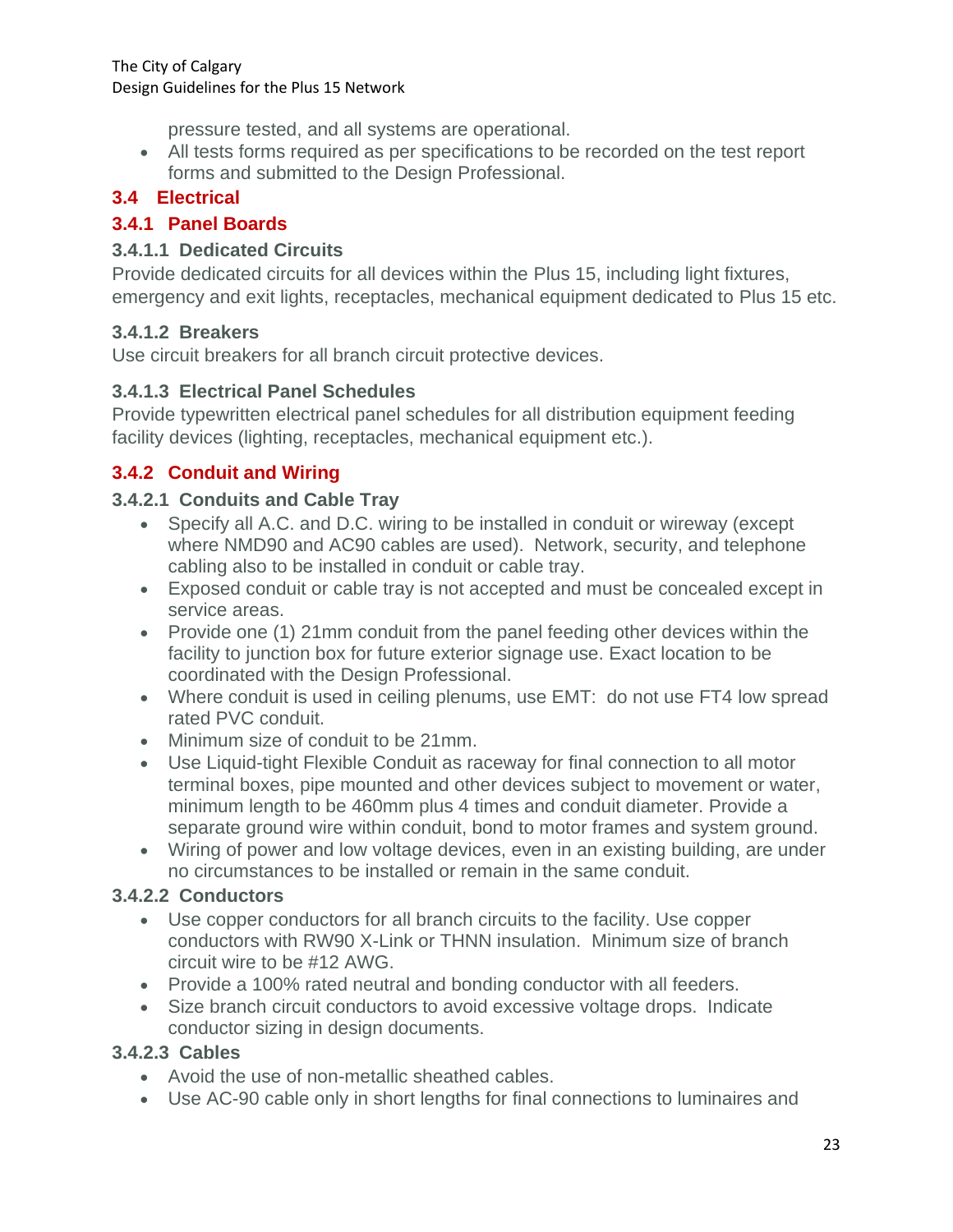similar equipment. Provide sufficient length of flexible drop to luminaires to enable unit relocation of one meter in any direction. Drops are to occur from junction box on structure to each luminaire.

## **3.4.3 Wiring Devices & Boxes**

#### **3.4.3.1 Housekeeping Receptacles**

Provide a minimum of one 20A T-slot housekeeping receptacles in the Plus 15 bridge at approximately 15m intervals. Avoid using floor mounted receptacles for ease of maintenance. Receptacles to be lockable.

### **3.4.3.2 Specification Grade Receptacles**

Use specification grade receptacles in all locations.

#### **3.4.3.3 Receptacle Labels**

Identify each receptacle with panel board identification and circuit number. Use hot, stamped or engraved machine printing labels minimum 6mm (¼'') lettering. Fix label to receptacle cover plate.

### **3.4.4 Lighting & Lighting Control**

#### **3.4.4.1 Energy Efficiency**

Design lighting systems to achieve a recommended 20% improvement over a baseline as defined in NECB 2017, Division B, Part 4 - Lighting.

#### **3.4.4.2 Glare**

Design to minimize direct and reflected glare.

### **3.4.4.3 Photocells & Time Clocks**

Use photocell and astronomical time clocks for outdoor luminaires.

#### **3.4.4.4 Dimming**

For energy conservation purpose, recommend using lighting control strategies to turn off or dim general-purpose luminaires when there is enough daylight and when the facility is closed.

#### **3.4.4.5 Level of Illumination**

The facility is required to be illuminated to achieve a minimum average level of illumination not less than 50 lx at floor level when the facility is open, closed and upon normal power failure.

#### **3.4.4.6 Breaker Switching**

Do not use breaker switching for lighting control except for night lights.

#### **3.4.4.7 Luminaire Specifications**

Luminaires to conform to CSA C22.2 No. 223, CSA C22.2 No. 250.13, UL8750 and UL1310.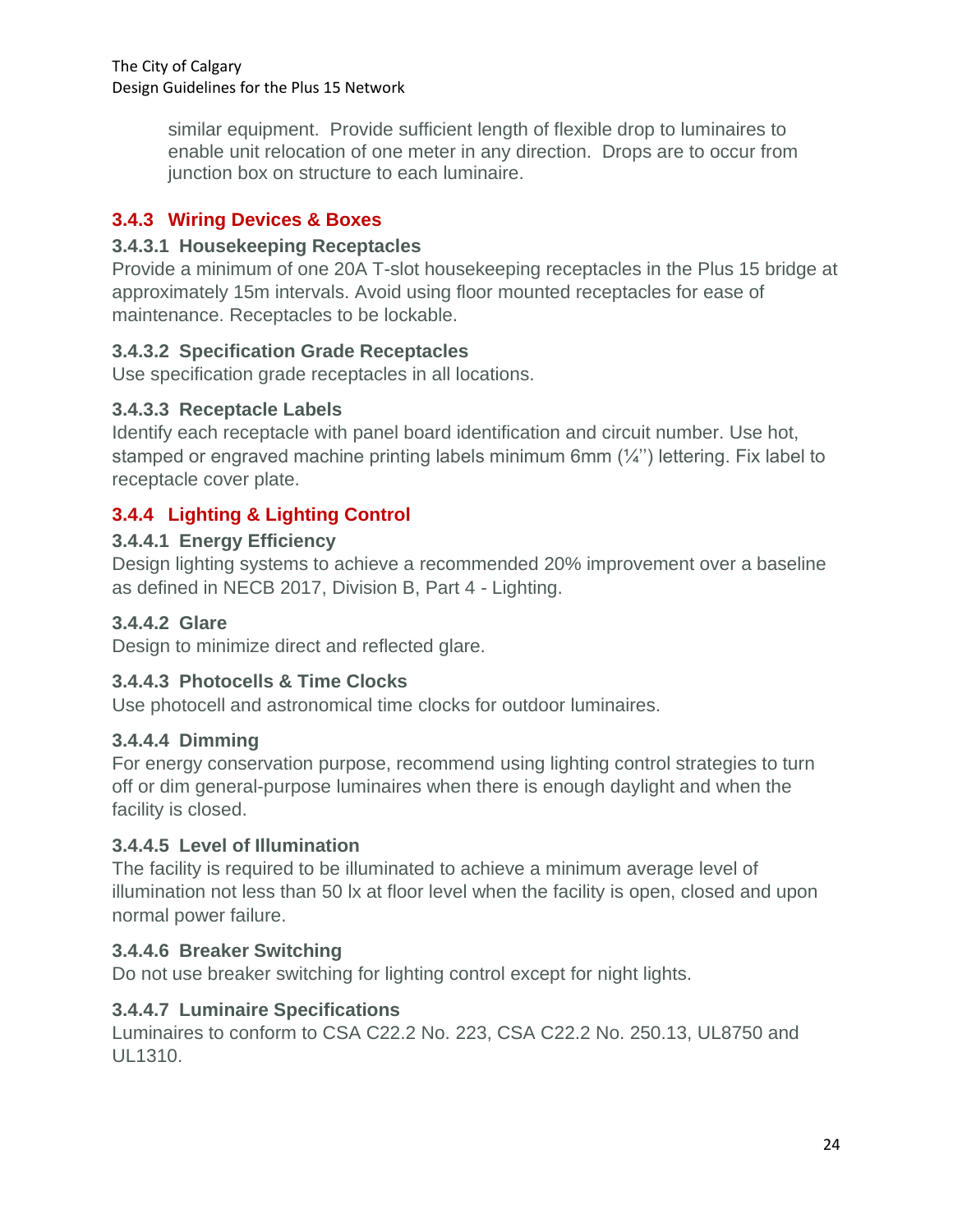## **3.4.4.8 Luminaire Types**

Luminaires are to be Light Emitting Diodes (LED).

#### **3.4.4.8.1 Colour Rendering Index**

CRI shall be greater than or equal to 80 for interior and 75 for exterior.

#### **3.4.4.8.2 LED Rating**

Rated LED lifetime shall demonstrate 70% lumen maintenance at 35,000 hours as defined in the Illuminating Engineering Society (IES) standards.

### **3.4.4.8.3 LED Rating & Certification**

LEDs shall be IES LM-79 and LM-80 tested and certified.

#### **3.4.4.8.4 Correlated Colour Temperature**

Correlated Colour Temperature to match to adjacent building.

### **3.4.4.9 LED Drivers**

Drivers are to be accessible for maintenance.

LED Drivers (Electronic-Instant Start):

- Drivers shall comply with ANSI C62.41 Category A for Transient protection.
- Driver shall contain no PCB or mercury and to be compliant with RoHS, as per RoHS Directive 2002/95/EC.
- Drivers to be primary fused, output ripple maximum 10%, minimum efficiency 93%, power factor >0.9 at full load, frequency 50-60 Hertz, THD <10% at full load at 120V and <15% at 347V.
- Lifetime rated at minimum 50,000 hours, minimum 0-10V dimming function.
- Temperature: -40 to +40 degree Celsius for exterior, 0 to +40 degree Celsius for interior luminaires.

### **3.4.5 Emergency & Exit Lights**

### **3.4.5.1 Feed**

All remote heads, emergency luminaires and exit signs are to be fed from same panelboard wherever possible.

### **3.4.5.2 Exit Signs**

- Exit signs are to be CSA C860 approved (ISO 3846-1 & ISO 7010).
- Exit lights are to have extruded aluminum housing, finish to be confirmed with the Client/Architect/Interior Designer.
- Exit signs are to be LED.
- Exit signs are not required where the Plus 15 bridge is not being used for exiting.

## **3.4.5.3 Emergency Lighting**

Battery operated emergency lighting units are to be complete with long-life sealed lead acid batteries, 10-year life expectancy, fully automatic charger with automatic high and low rates, built-in test switch, high-rate charge indicator, voltmeter, ammeter, and mounting bracket.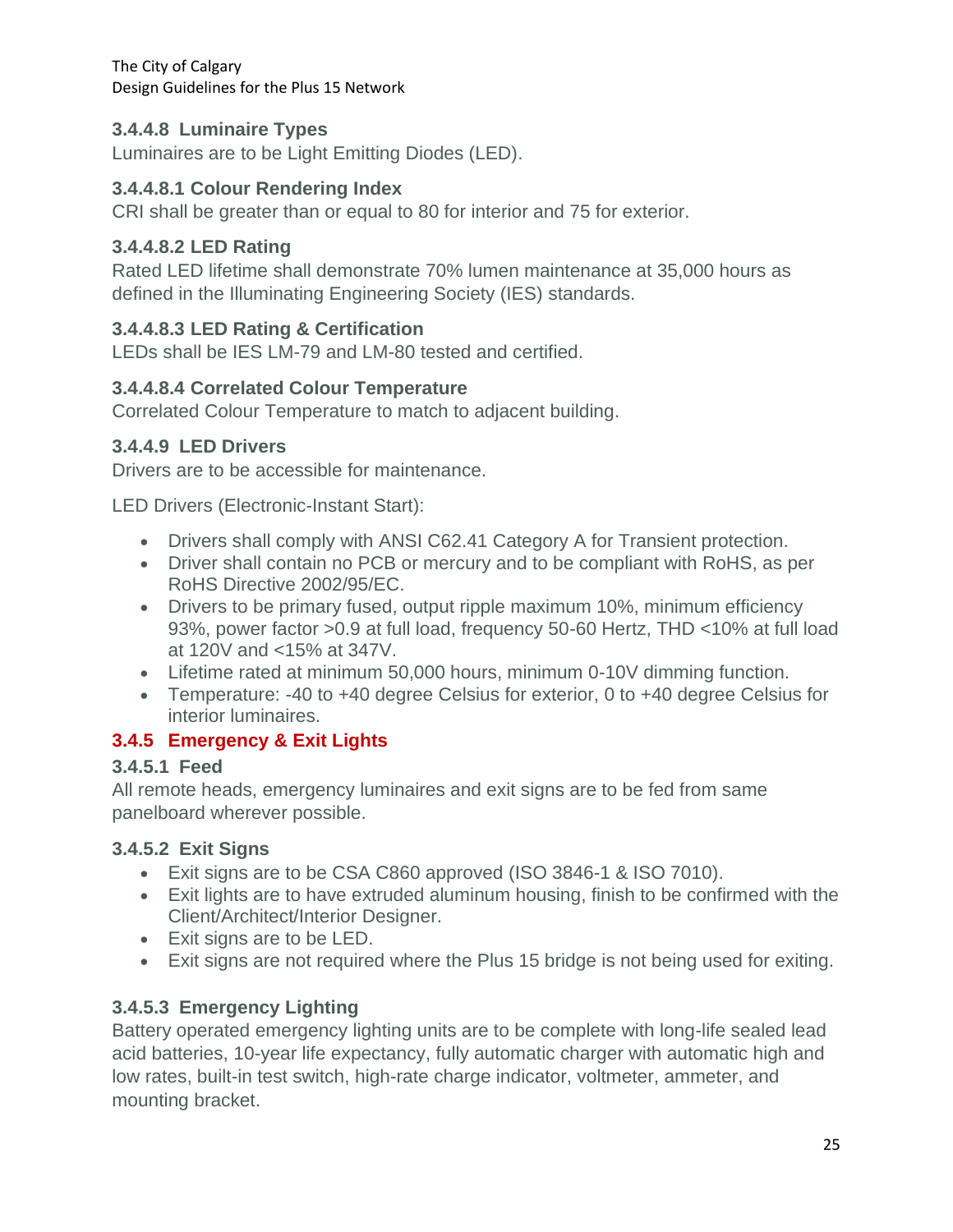#### **3.4.5.4 Remote Heads**

Remote heads are to be double head, LED type, finished in approved color by the Client/Architect/Interior Designer.

#### **3.4.6 Fire Alarm System**

#### **3.4.6.1 Signs**

Provide LED "Fire Alarm Do Not Enter" sign at the entrance to each building and connect the sign to the respective building fire alarm system. This sign is to be mounted at maximum height of 2744mm (9 feet) above finished floor. Sign to be red illuminated when there is a fire alarm and off during normal operation.

#### **3.4.7 Security System and Door Access Control**

Review individual security risks and needs for Plus 15 bridge to determine requirements for interior and exterior security infrastructure with all stakeholders. Consult the Physical Security Standards for the Plus 15 Network during design.

### **3.4.8 Start-up and Testing**

#### **3.4.8.1 Test Reports**

Include a complete list and test report forms for all tests required in the specification. Identify which test needs the Design Professional to witness and those by the commissioning agent if applicable.

#### **3.4.8.2 Basic electrical start-up and testing:**

Test and check all portions of the electrical systems for satisfactory operation. Before energizing any portion of the electrical systems:

- Perform megger tests on all feeder conductors applicable to the facility.
- Torque all bus connections to manufacturer's requirements and seal with red lacquer.
- Prior to starting motors, confirm motor nameplate data with motor starter heater overloads, verify rotation, ensure disconnect switches are installed and confirm labelling of motors, disconnects and starters.
- Functional test of all luminaires, dimmers and lighting control equipment such as photocells and time clock settings.
- Check operation of all battery-operated emergency lighting units exit lights and connection of exit lights to emergency lighting units as specified.
- Complete fire alarm verification as per current addition of CAN/ULC-S537 Standard for Verification of Fire Alarm System.

### <span id="page-28-0"></span>**3.5 Accessibility**

#### **3.5.1 Universal Access**

Public access to the Plus 15 level should be universally accessible.

#### **3.5.2 Automatic Doors**

Provide automatic sliding doors, push button access and/or occupancy sensors at each end of the Plus 15 bridge. Power door operators to be: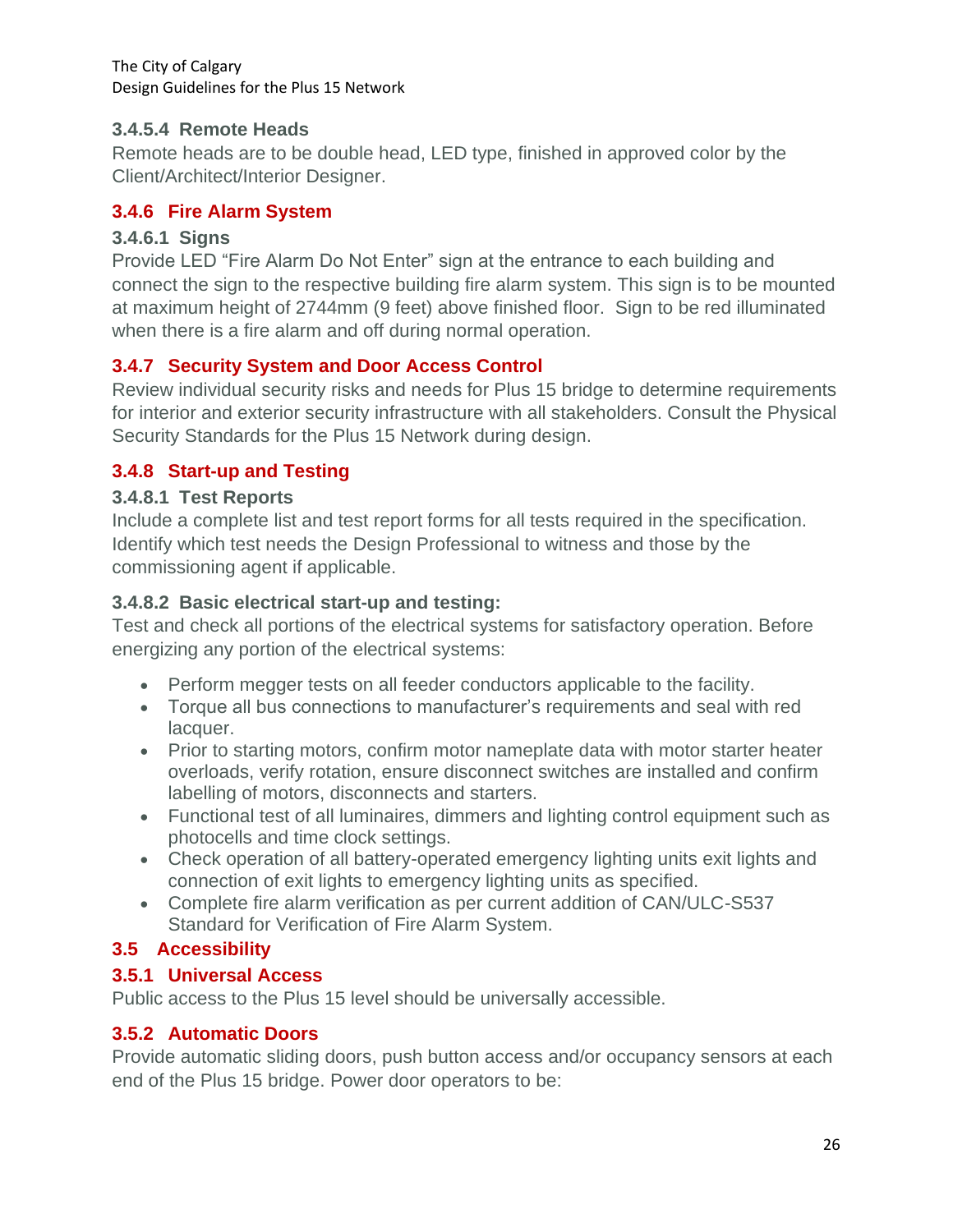- Installed at 800mm +/- 50mm
- Located in a barrier-free travel path
- Marked with the international symbol of access
- Located clear of the door swing and no more than 1500mm from that door swing
- Capable of the following, unless equipped with safety sensors:
	- o Fully opening the door in not less than 3 seconds
	- o Requiring a force not more than 65 newtons to stop movement of the door

Cane detectable guard to be installed on the hinged side of the power-assisted doors that swing open into path of travel.

Automatic doors shall have a master control for door closers to keep doors open for a minimum of 8 seconds and held at an angle between 70-90 degrees.

Sliding doors shall be breakaway.

#### **3.5.3 Flooring Materials**

Use flooring materials within the bridges that provide low rolling resistance, minimize slips and falls, and are easier for cane detections. Surfaces should be slip-resistant, non-glossy, stable with minimal patterns. Coefficient of friction to be no less than 0.5 when wet or dry.

#### **3.5.4 Wall Surface Treatment**

Where wall surfaces are constructed entirely of glass, provide a horizontal warning strip, minimum 150mm wide and 1350mm above the floor surface.

#### **3.5.5 Walking Surface Indicators**

Use contrasting colours to assist in wayfinding and to help the visually impaired navigate through bridges at intersections and grade changes.

#### **3.5.6 Clear Walking Path**

No protrusions into the clear walking path are permitted.

#### **3.5.7 Grab Railing**

Provide a grab railing on both sides of Plus 15 bridges minimum 865-965mm above the finished floor and shall contrast in colour from the adjacent walls or surrounding areas.

#### **3.5.8 Convex Mirrors**

At the junction between Plus 15 bridge and adjacent building, provide convex mirrors at strategic locations where 90 degree turns exist to assist in collision avoidance.

## <span id="page-29-0"></span>**<sup>4</sup> Plus 15 Security**

Plus 15 bridge security infrastructure includes physical electronic devices on Plus 15 links for access control, detection and reporting.

#### <span id="page-29-1"></span>**4.1 Signage**

Signs will be placed in the locality of the cameras. The signs will indicate: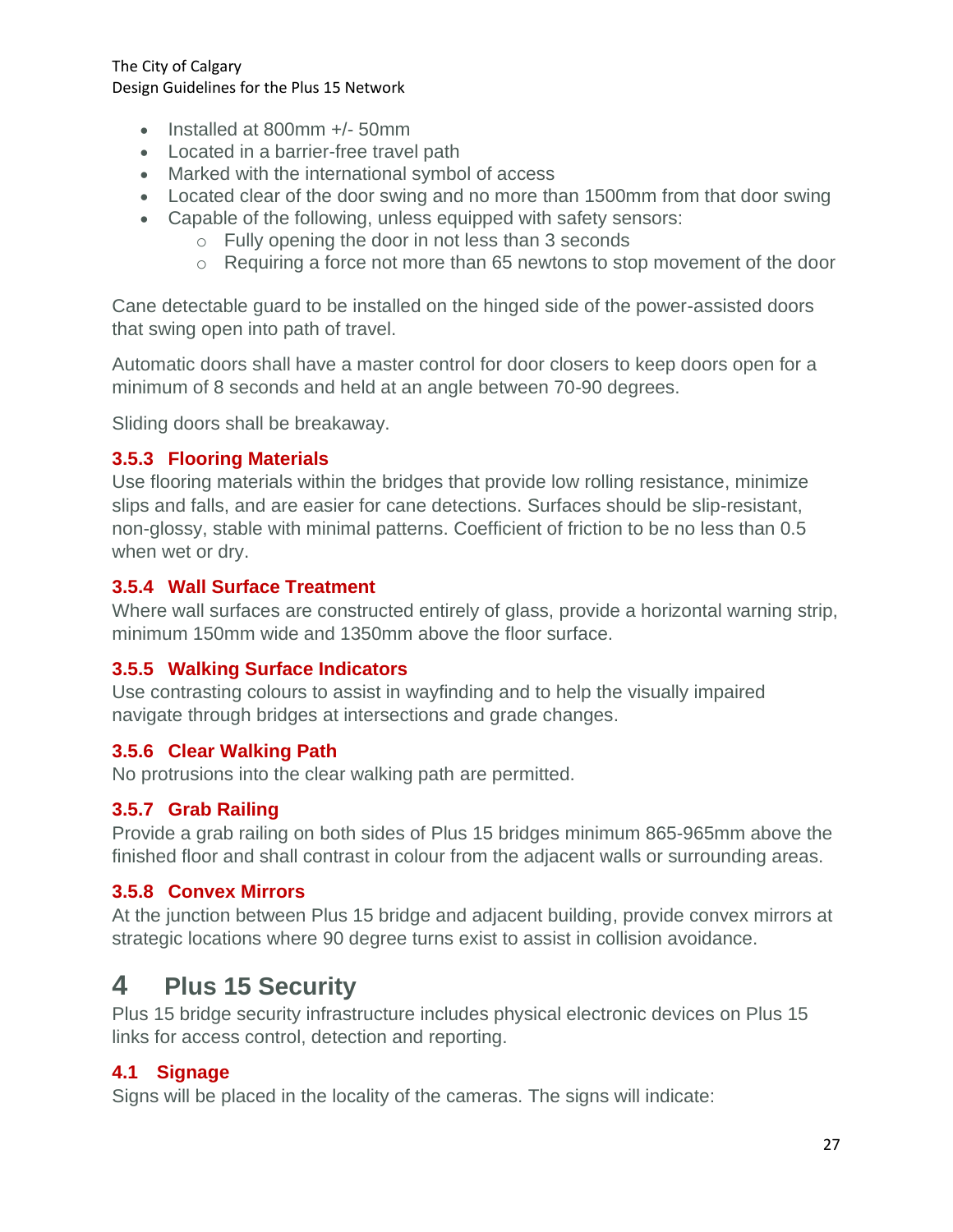- The presence of video surveillance monitoring
- Contact telephone number for information about the system
- Contain the following "Information is being collected for the purposes of law enforcement in accordance with FOIP SEC. 33"

#### <span id="page-30-0"></span>**4.2 Cameras**

It is recommended that camera infrastructure meet the following requirements:

- Vandal-resistant to an IK10 rating at minimum
- Minimum 1080p resolution (i.e., 2MP or above)
- WDR (Wide Dynamic Range) capability
- IR (infrared radiation) illuminator
- Autofocus / remote focus
- Stream using the H.264 codec at a minimum
- Ability to utilize multiple streams
- Utilize PoE or PoE+ power
- Ability to stream 15 FPS (frames per second) at a minimum
- Ability to connect to an NTP server
- Have a permissions-based user authentication service available
- ONVIF compatible
- Compatible with the video management system software at the site

# <span id="page-30-1"></span>**<sup>5</sup> Wayfinding**

#### <span id="page-30-2"></span>**5.1 Principles**

Refer to Appendix C Plus 15 Skywalk Wayfinding System Definition

## <span id="page-30-3"></span>**<sup>6</sup> Technical Documents and Submissions**

### <span id="page-30-4"></span>**6.1 Development Applications Review Team Process**

The Development Applications Review Team (DART) is responsible for reviewing proposed developments, distributing applications to relevant City stakeholders for detailed reviews, and providing comments back to the applicant. Additional details of the Plus 15 bridge are required to ensure the design complies with City policies and to ensure the capital asset taken over meets City Standards. The following shall be submitted at each review stage:

| <b>Review Stage</b>     | <b>Submission Requirements</b>                                                                                                                                                                                                                |
|-------------------------|-----------------------------------------------------------------------------------------------------------------------------------------------------------------------------------------------------------------------------------------------|
| Prior to Decision (PTD) | 1. Design Review                                                                                                                                                                                                                              |
|                         | In accordance with the Plus 15 Policy and The City of Calgary<br>Design Guidelines for the Plus 15 Network together with<br>Section 35 of the Land Use Bylaw, provide 60% contract<br>documents including drawings and specifications for the |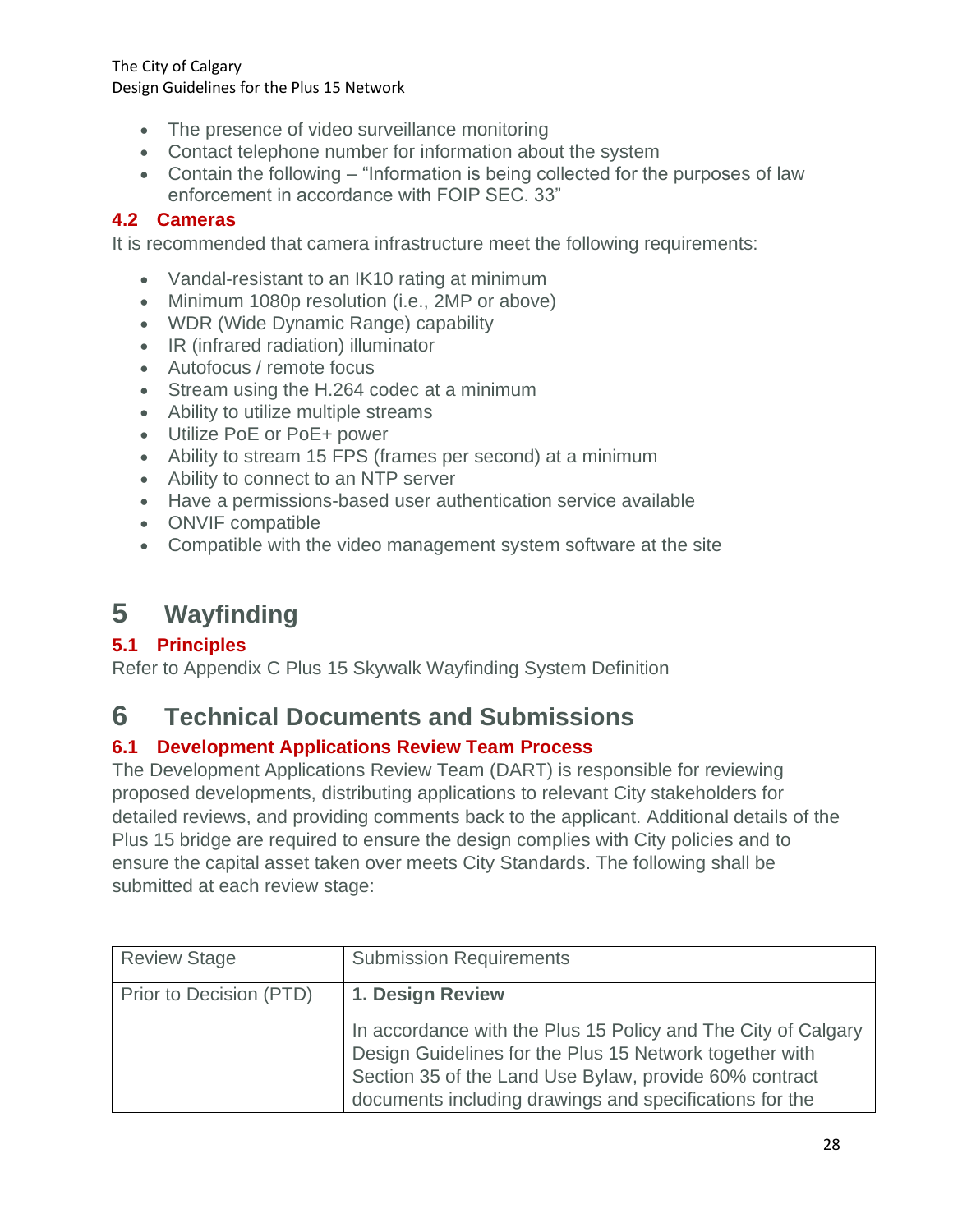|                        | proposed Plus 15 bridge(s) as part of this development permit<br>for City review. The Plus 15 Bridge design should conform to<br>The City of Calgary Design Guidelines for the Plus 15<br>Network.                                                                                                                                                                                                                                                                                  |
|------------------------|-------------------------------------------------------------------------------------------------------------------------------------------------------------------------------------------------------------------------------------------------------------------------------------------------------------------------------------------------------------------------------------------------------------------------------------------------------------------------------------|
|                        | 2. Letter of Committment                                                                                                                                                                                                                                                                                                                                                                                                                                                            |
|                        | In accordance with Part 13, Division 3, Section 8.23 of the<br>Land Use Bylaw, provide a letter of commitment from the<br>building opposite the subject site that they are willing to<br>receive the Plus 15 bridge shown on the submitted plans and<br>the building opposite the site is configured to receive the Plus<br>15 bridge as shown on the submitted plans.                                                                                                              |
|                        | <b>3. Easement Plans</b>                                                                                                                                                                                                                                                                                                                                                                                                                                                            |
|                        | In accordance with Part 13, Division 3, Section 8.0.4 $(c)(B)$ of<br>the Land Use Bylaw, provide an additional plan which<br>illustrates the Plus 15 easement space throughout the<br>building. Such easement space should conform to the<br>requirements of the Plus 15 Policy and Land Use Bylaw.                                                                                                                                                                                 |
|                        | The plan should show the Plus 15 easement area and should<br>extend from grade, through the 2nd floor, to the Plus 15<br>bridge including the stair or escalator. This plan forms one of<br>the Schedules in the Plus 15 Development Agreement.                                                                                                                                                                                                                                     |
| Prior to Release (PTR) | 1. Design Review                                                                                                                                                                                                                                                                                                                                                                                                                                                                    |
|                        | In accordance with the Plus 15 Policy and The City of Calgary<br>Design Guidelines for the Plus 15 Network together with<br>Section 35 of the Land Use Bylaw provide 90% design<br>drawings and specifications for the proposed Plus 15<br>bridge(s) (incorporating all comments provided as noted<br>above) in accordance with the Plus 15 Policy, The City of<br>Calgary Design Guidelines for the Plus 15 Network and<br>Section 38(1)(h) of the Land Use Bylaw for City review. |

In accordance with the Part 17, Section 650(1)(b) (I and ii) of the Municipal Government Act, the Plus 15 Policy and Part 13, Division 3, Section 8.0.4 (c) of the Land Use Bylaw a Development Agreement, to the satisfaction of the City Solicitor, shall be executed in conformity with all reports, plans and materials submitted to and approved by the Development Authority, including:

- The delineation of Plus 15 public access easement areas;
- Construction of the Plus 15 bridge which is the responsibility of the developer as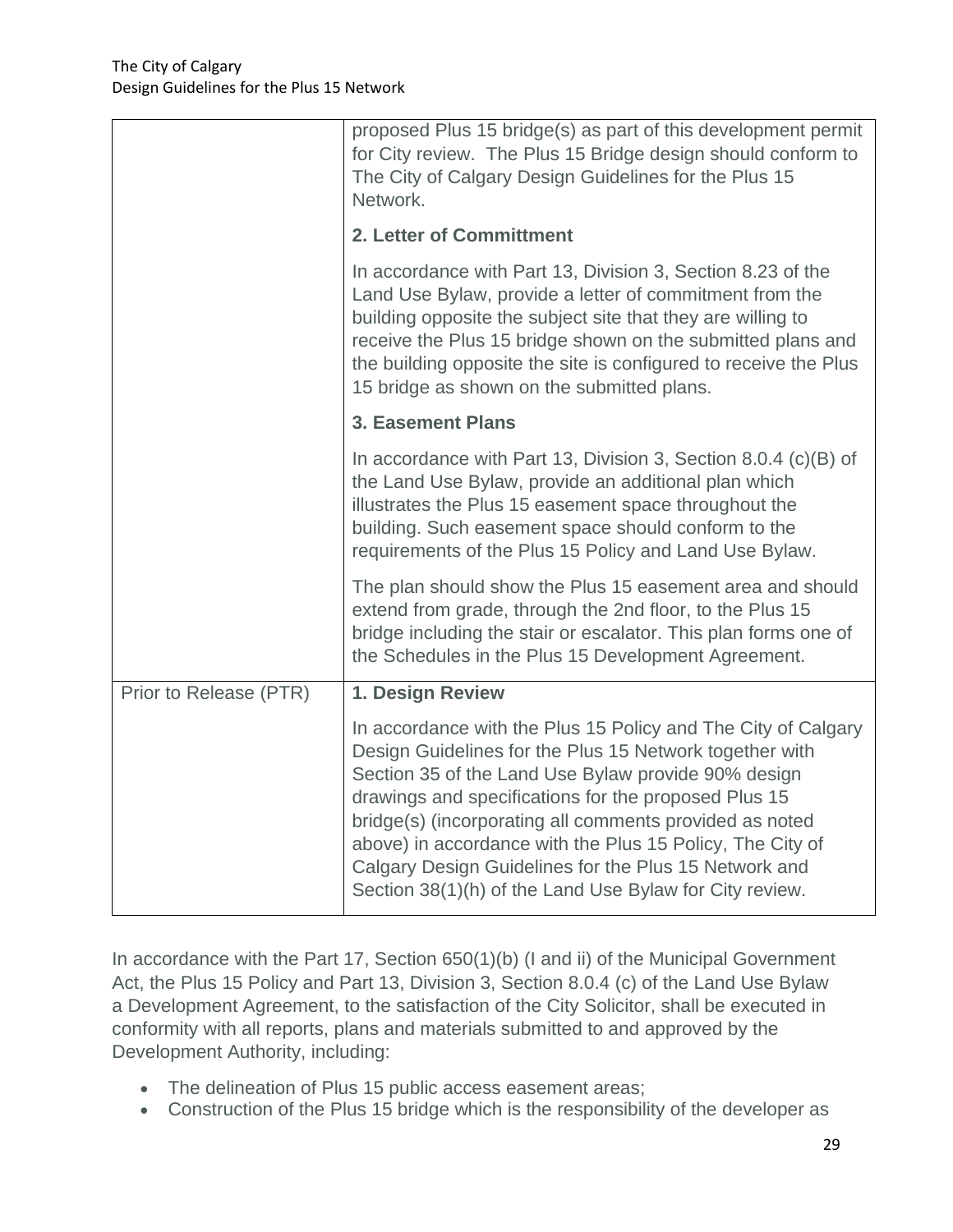noted on the development permit plans;

- Details of responsibilities for and construction of all security infrastructure, monitoring and enforcement within the Plus 15 bridge;
- Details of responsibilities for the construction and maintenance of all wayfinding infrastructure;
- Details of responsibilities for and construction of all improvements within the public rights-of-way,
- Maintenance obligations, including but not limited to repairs, lifecycle replacements, and third-party damage for the Plus 15 bridge which shall be the responsibility of the building owner throughout the lifetime of the development;
- The ability for City of Calgary (as asset owner and owner of the right of way over which the bridge is to be constructed) to inspect the Plus 15 bridge during construction (at the time of structure completion prior to cladding of the bridge envelope, upon cladding completion and roof completion) and prior to issuance of a Development Completion Permit;
- If applicable, details with respect to financial contributions to the Central Business District Improvement Fund in accordance with the Bonus provisions of Part 13 Division 3 of Land Use Bylaw 1P2007.

## **6.1.1 Amending Conditions**

As an amending condition, the following packages (including drawings and specifications) shall be submitted to The City:

- Issued for Tender (IFT)
- Issued for Construction (IFC)
- Project Close-out Package
	- o As-built drawings
	- o Record drawings
	- o Operations and Maintenance Manual (refer to section 7.3 Documentation for further details)

## <span id="page-32-0"></span>**6.2 Documentation**

### **6.2.1 Authentication**

All documents should follow APEGA and AAA requirements for authentication, including project specifications, that are submitted to The City shall be signed and sealed by the Professionals of Record. Professionals of Record shall be registered in the Province of Alberta.

### **6.2.2 Contract Document Requirements**

### **6.2.2.1 Design Drawings**

Unless noted otherwise, drawings submitted to The City shall be at 11"x17" and in electronic .pdf format. Ensure all drawings are legible.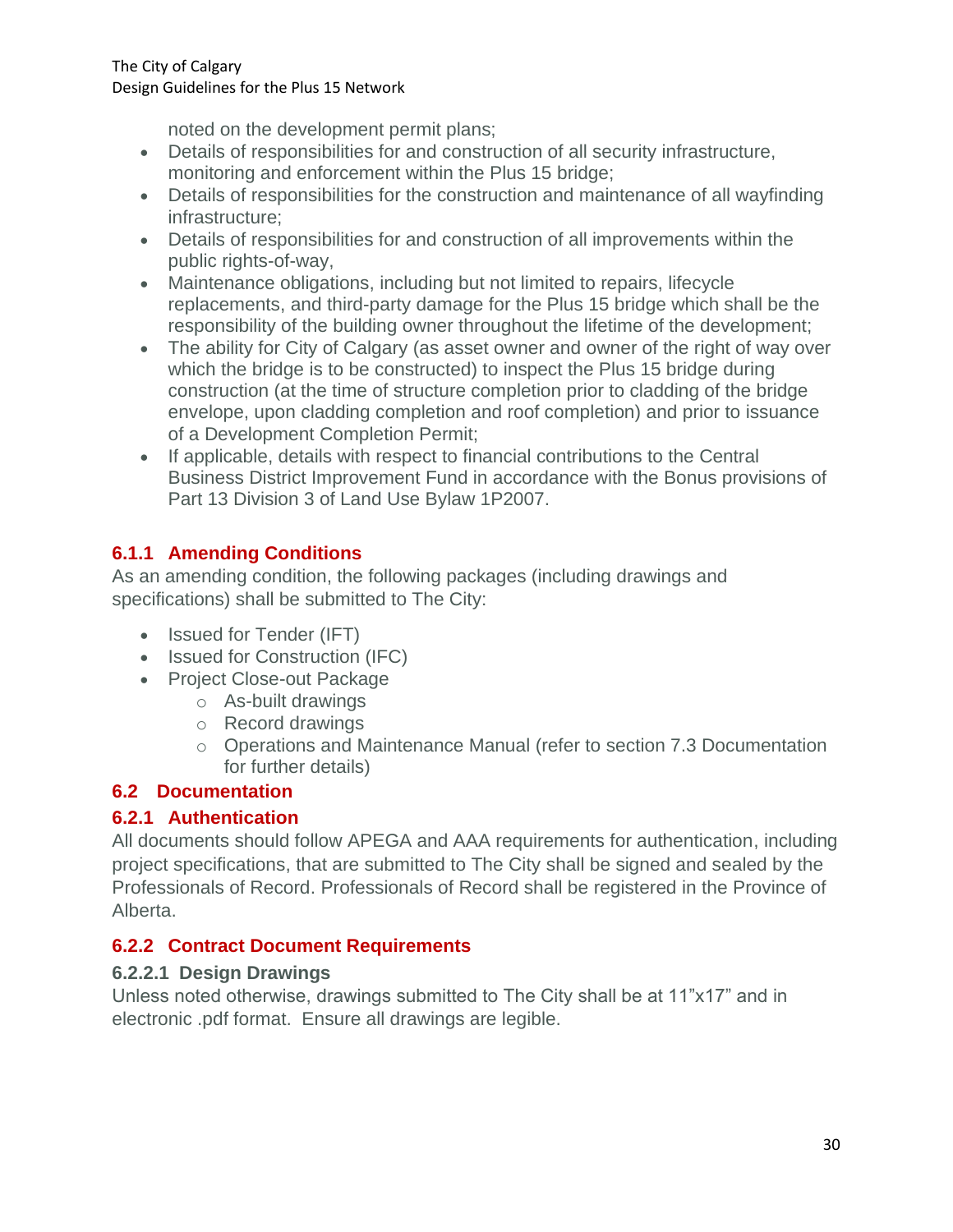#### **6.2.2.2 Bridge File Number**

The bridge file number, assigned by The City, shall be incorporated into the project title, included on the title block of each drawing page for each discipline and into the header of the specifications.

#### **6.2.2.3 Location Information**

The adjacent road and/or laneway names shall be indicated on a site or key plan showing the orientation of the Plus 15 bridge. This plan shall note location information including but not limited to:

- Municipal address for each adjacent building,
- Plan, block and lot numbers for each adjacent building;
- Property name for each adjacent building; and
- Development permit number.

## **6.2.3 Operations and Maintenance Manuals**

#### **6.2.3.1 Digital and Hard Copy Manuals**

At a minimum, provide digital Operations and Maintenance manuals in .pdf format complete with bookmarks and Optical Character Recognition (OCR). Copy the final digital copies to CD media with a custom CD label. Where a hard copy is provided, arrange the content and organization of the digital version for each manual in a manner identical to the hard copy version.

Further digital and hard copy manual requirements would be provided on a project-byproject basis.

#### **6.2.3.2 Technical Disciplines**

The Design Professional is required to specify all technical documentation required as it pertains to that specific Plus 15 project. The subsequent sections serve as a general list of requirements.

#### **6.2.3.2.1 Architectural**

Manual to contain:

- Details for the care and maintenance of all visible surfaces including service instructions, instruction sheets, spare parts lists and supplies and all other information that will be useful to the Owner in the operation and maintenance of the building and its equipment. Include all safety requirements required for maintenance.
- Record drawings, manufacturer drawings and brochures, operating instructions, maintenance instructions, service manuals and parts list including names and addresses of all suppliers, names and addresses of nearest service personnel.
- Manufacturer's recommended caretaking practices for specified interior finishes, including recommended cleaners and equipment required for caretaking.
- A list of all finish materials and locations used on the project and relate actual materials used with specified materials (e.g., Paint (Product Number) specified,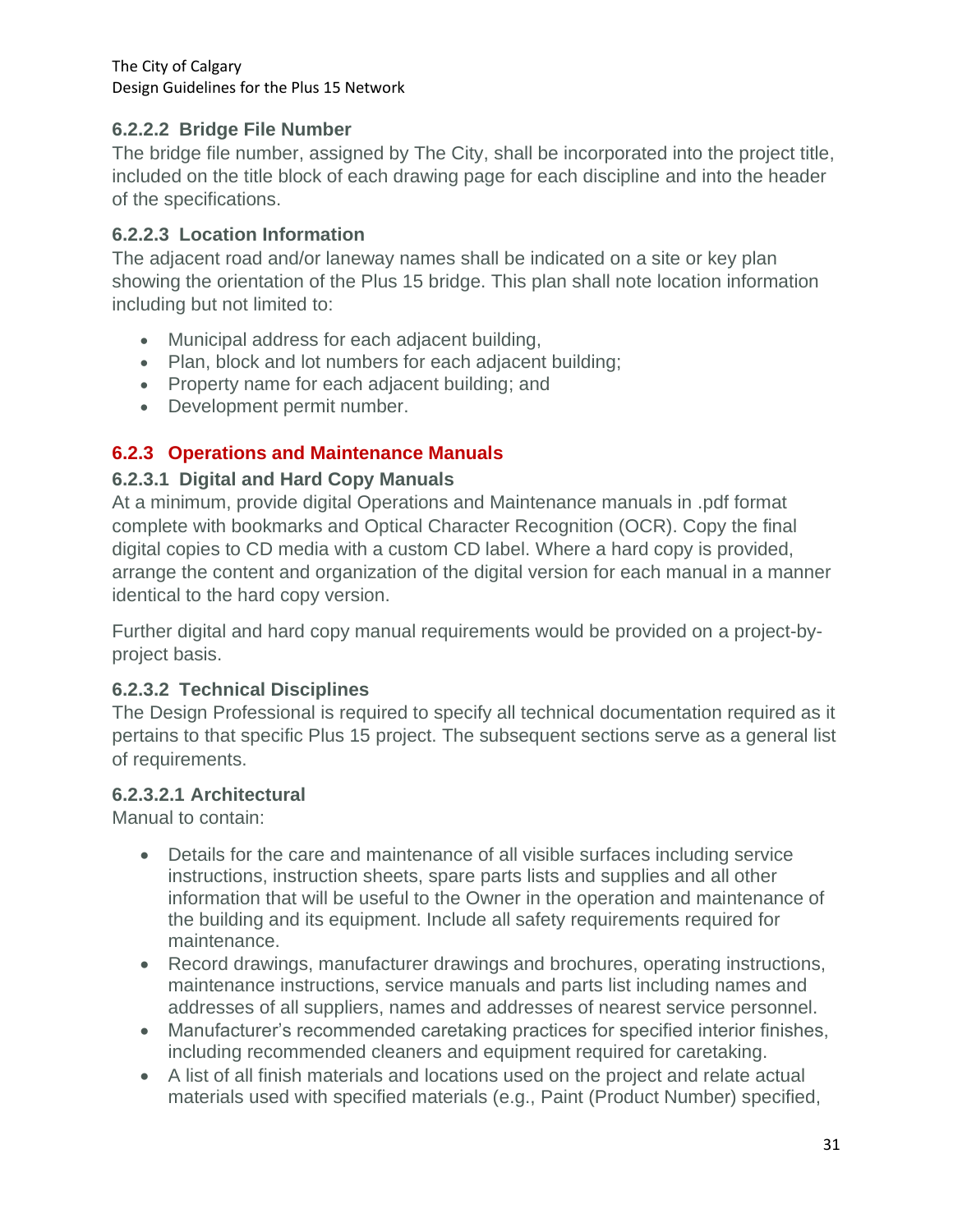locations in the project).

- A list of all door and window hardware products including manufacturer, supplier, product number and any maintenance or service instructions.
- A list of all firestopping products used with product type and location.
- All guarantees, warranty and performance certificates as required in the technical specifications.

#### **6.2.3.2.2 Structural and Building Envelope**

Manual to contain:

- Results from any thermographic or air/water leak testing completed on the project
- All guarantees, warranty and performance certificates as required in the technical specifications.
- Repair recommendations on routine building envelope components such as flashing, gaskets, sealants, drains, scuppers etc.
- Shop drawings for all structural and building envelope components, including:
	- o Structural steel (trusses, beams, joists, columns, steel decking, cross bracing etc.)
	- o Reinforcing steel
	- o Structural connections
	- o Structural timber (trusses, beams, columns, bracing, decking etc.)
	- o Post-tensioning system
	- o Building envelope commissioning reports
	- o Roofing
	- o Curtains walls
	- o Skylights
	- o All exterior wall systems (including cladding used, insulation, air or vapor barrier, secondary system to support cladding such as girts/clips etc.)

#### **6.2.3.2.3 Mechanical**

Manual to contain:

- Operating instructions, and operating conditions such as temperature and pressure
- Location of equipment and equipment name tags
- Maintenance instructions and schedules for all mechanical equipment and controls
- Recommended list of spare parts
- Lubrication schedule, Filter schedule
- Equipment nameplate data, serial numbers, and operating curves
- A valve schedule and locations
- Sequence of operations
- Copy of all test data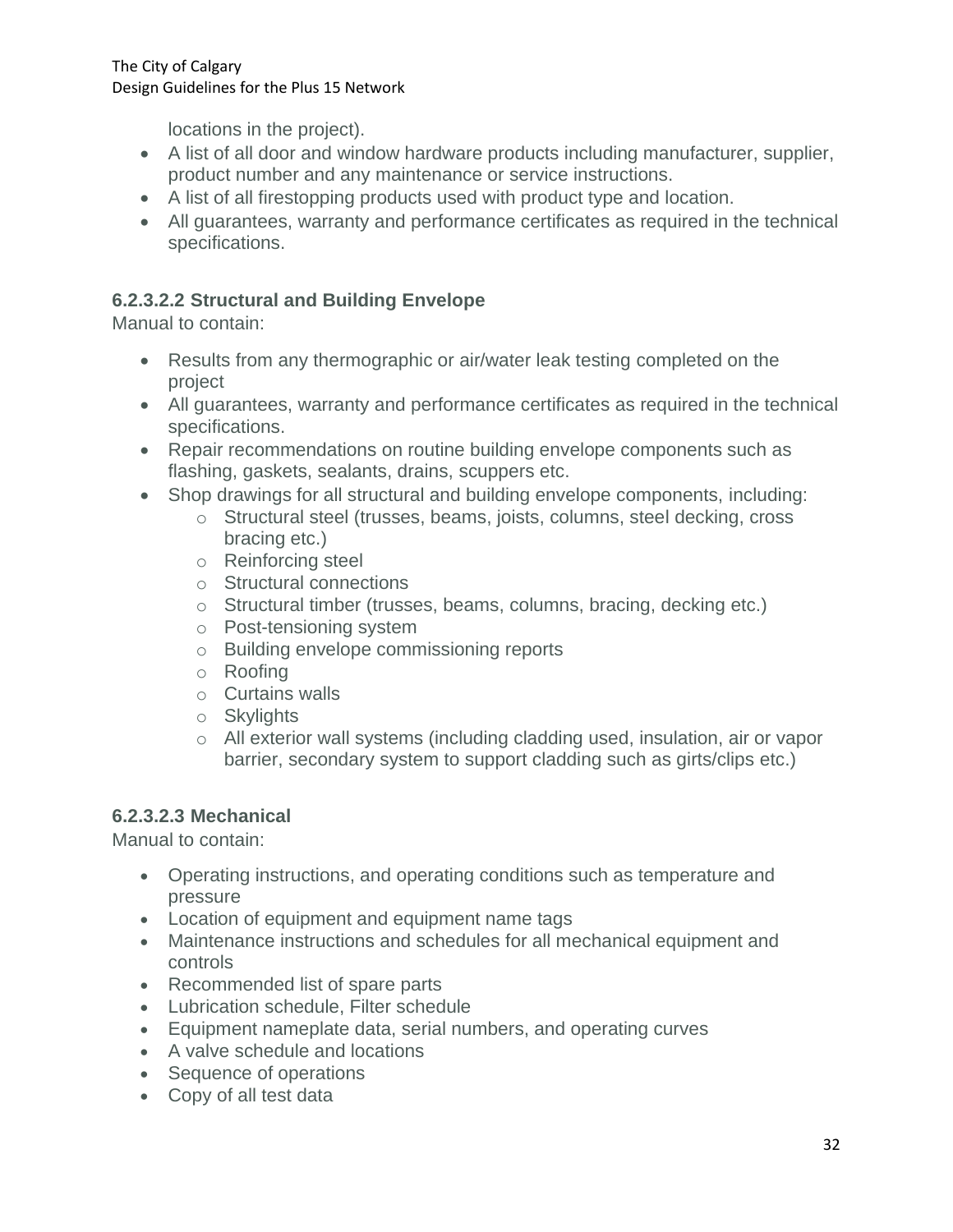- Copy of all inspection, certifications and warranty letters
- Set of final reviewed Shop Drawings
- Air and water balancing reports
- All completed commissioning reports
- As-built construction drawings
- Summary of consultant, suppliers and contractors including name, address and telephone number of each.
- All guarantees, warranty and performance certificates as required in the technical specifications.

Mechanical equipment and systems may include the following:

- Air handling equipment, distribution and components
- Any storm, sanitary, domestic water and natural gas distribution system
- Chillers and heating water generators, associated equipment, distribution systems
- Automatic controls and instrumentation
- Life safety and fire protection

#### **6.2.3.2.4 Electrical**

Manual to contain:

- Table of contents arranged sequentially by systems under section numbers.
	- o Label tabs of dividers between each to match section numbers in table of contents.
- Lighting and lighting controls.
- Fire alarm devices.
- Security.
- Electrical equipment and their locations.
- Panel schedules.
- Single line diagram record drawing (2 copies) One 11x17, other to be full size, folded and placed inside a clear plastic binder page.
- A copy of all wiring diagrams.
- Recommended maintenance for each system and equipment
- Maintenance and operating instructions for all electrical equipment and controls
- Copy of all test data
- Motor list showing each motor number, name, horsepower, current rating, heater size and type etc.
- Copy of all inspection, certifications and warranty letters.
- Set of final reviewed Shop Drawings
- All completed commissioning reports.
- List of spare parts of all electrical equipment complete with names, addresses, service representatives and suppliers.
- Tabs are to be celluloid covered fastened to hard paper dividing sheets.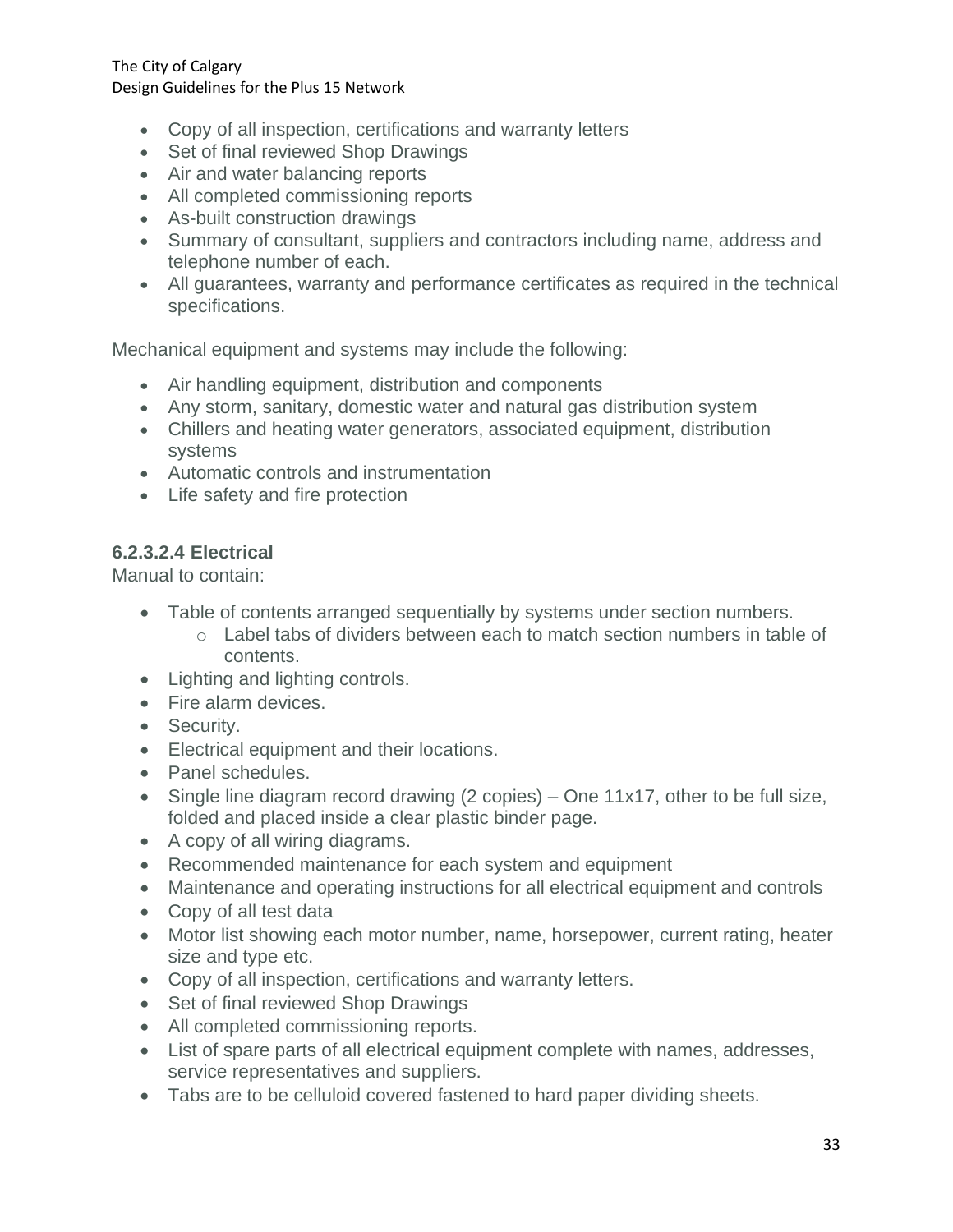- List the electrical consultant, electrical contractor and suppliers with names, addresses and telephone numbers of contacts.
- Copies of "as-built" single line diagrams as part of the Operating and Maintenance Manuals. Include a note on the single line diagram indicating which panel is feeding the facility devices.
- All guarantees, warranty and performance certificates as required in the technical specifications.

# <span id="page-36-0"></span>**<sup>7</sup> Reference Materials & Standards**

This list is a reference and not intended to be a complete or finalized list.

## <span id="page-36-1"></span>**7.1 City and Civic Partner Reference Documents**

- Access Design Standards
- Accessing and Working On or Adjacent to Calgary Transit (CT) Right-of-Way (ROW) Policy
- Bird-Friendly Urban Design Guidelines
- Calgary Transit LRT Design Guidelines Manual
- Calgary Transportation Plan
- Centre City Illumination Guidelines
- Centre City Plan
- Centre City Urban Design Guidelines
- Design Guidelines for Bridges and Structures
- Design Guidelines for City Funded Buildings
- Design Guidelines for Street Lighting
- Downtown Underpass Urban Design Guidelines
- Municipal Development Plan
- Security Standard for Buildings & Sites
- Transit Friendly Design Guide

### <span id="page-36-2"></span>**7.2 External Reference Documents**

- National Building Code of Canada Alberta Edition (AE)
- Alberta Fire Code
- Alberta Association of Architects Act and Code of Ethics
- Accessible Design for the Built Environment (CAN/CSA-B651)
- ANSI Integrative Process for Design and Construction of Sustainable Buildings and Communities
- Association of Professional Engineers and Geoscientists of Alberta (APEGA) Professional Practice Standards and Guidelines
- American Society of Heating, Refrigerating and Air-Conditioning Engineers (ASHRAE) Standards
- ASTM International Standards
- Canadian Engineering Foundation Manual
- Canadian Green Building Council Publications (CaGBC)
- Canadian Handbook of Practice for Architects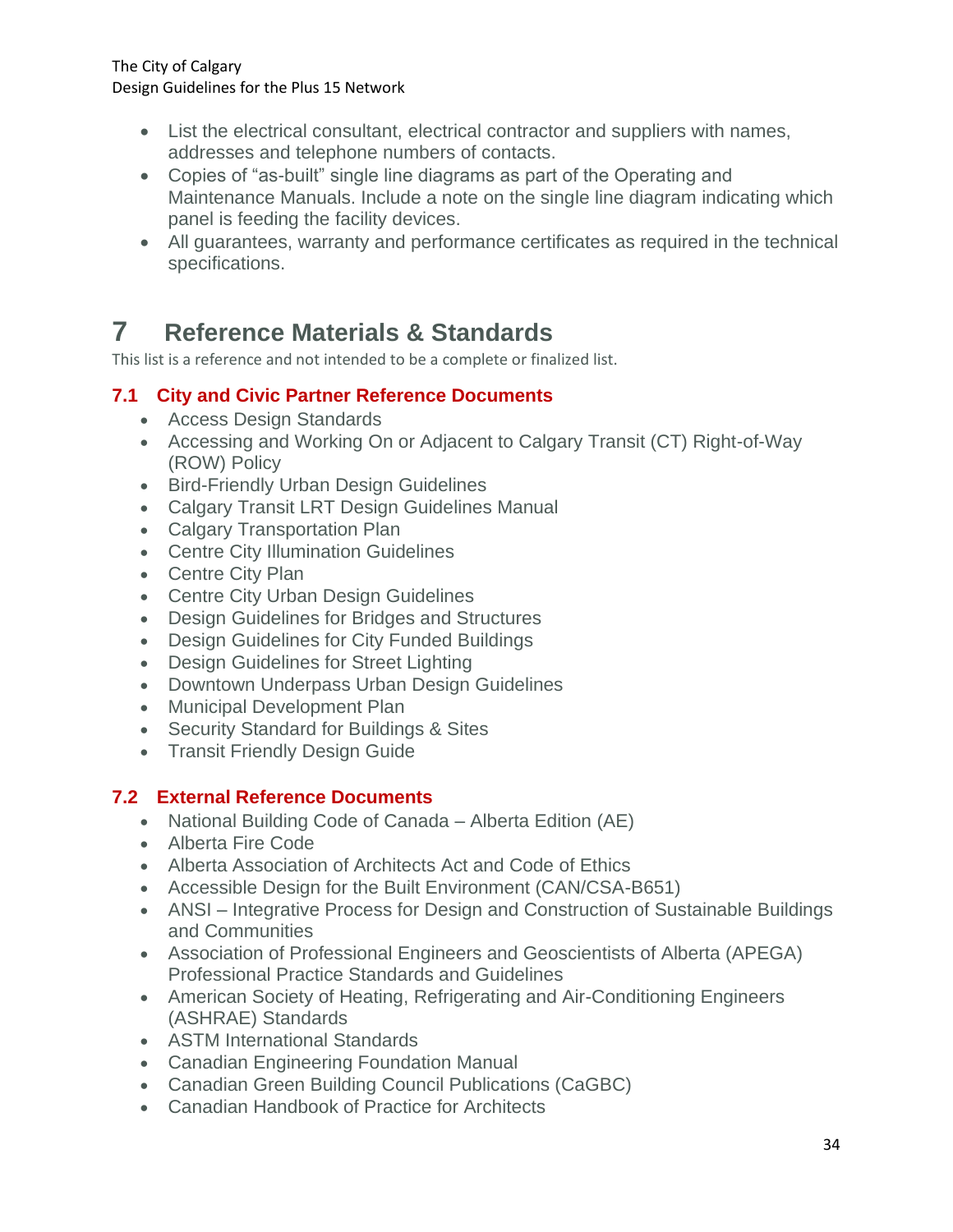- Canadian Highway Bridge Design Code (CHBDC) CAN/CSA–S6
- Calgary Land Use Bylaw 1P2007
- Crime Prevention through Environmental Design (CPTED)
- CSA Group Standards
- National Building Code of Canada (NBC)
- National Energy Code of Canada for Buildings (NECB)
- National Fire Code
- National Institute of Building Sciences
- National Plumbing Code
- Occupational Health and Safety Act (OH&S)
- Royal Architectural Institute of Canada Canadian Handbook of Practice (CHOP)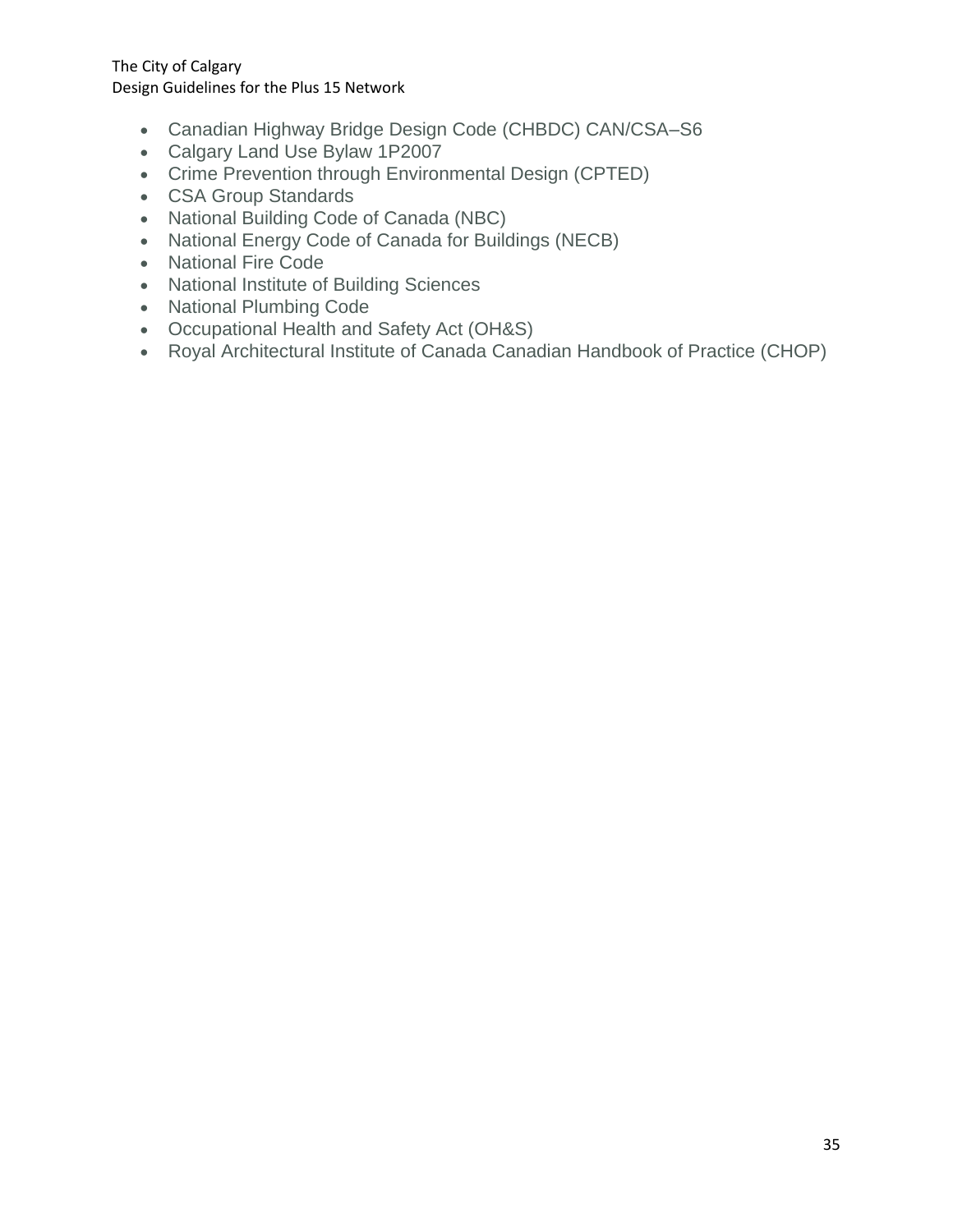# <span id="page-38-0"></span>**Appendix A: CPTED Report**

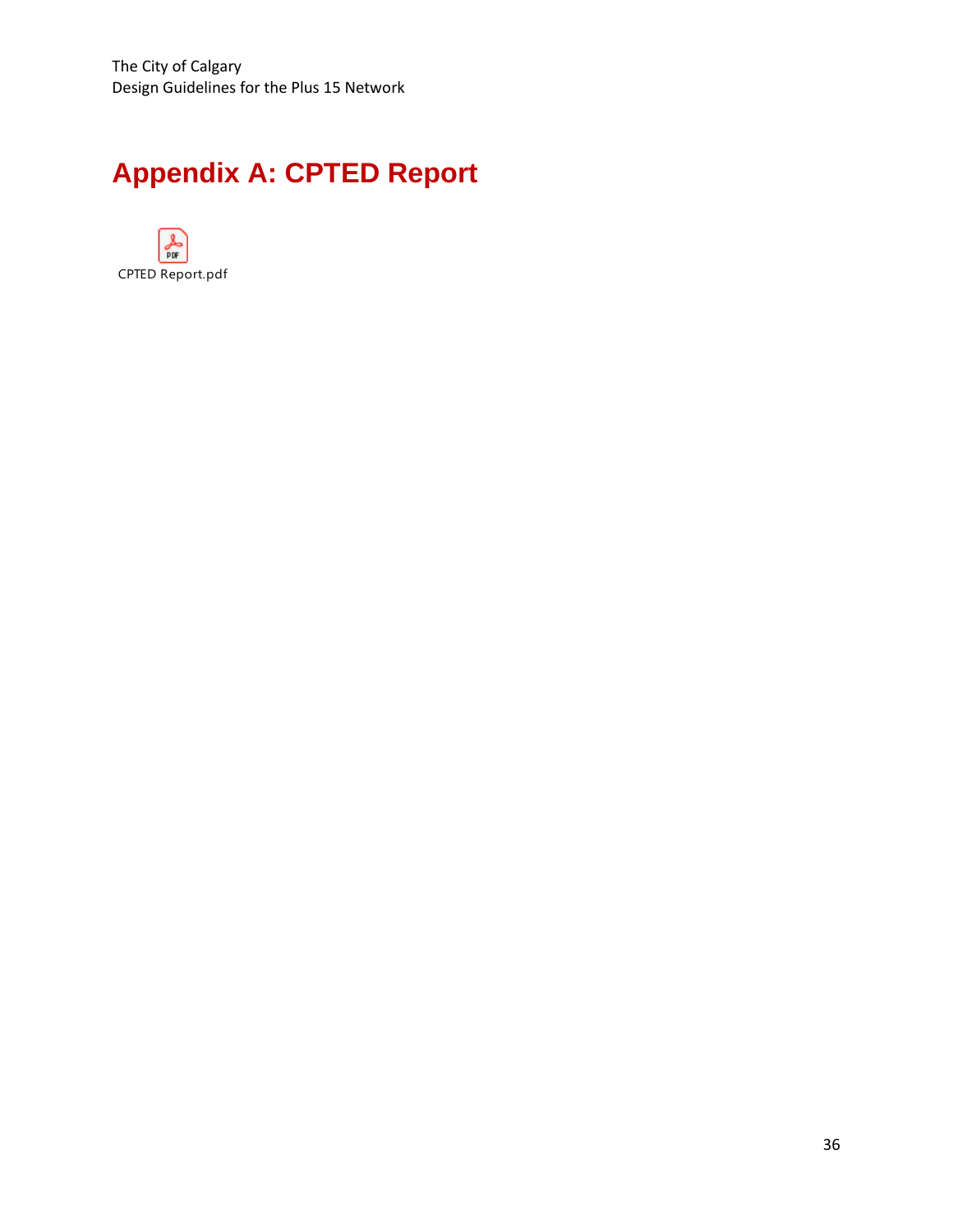# <span id="page-39-0"></span>**Appendix B: Physical Security Standards for the Plus 15 Network**